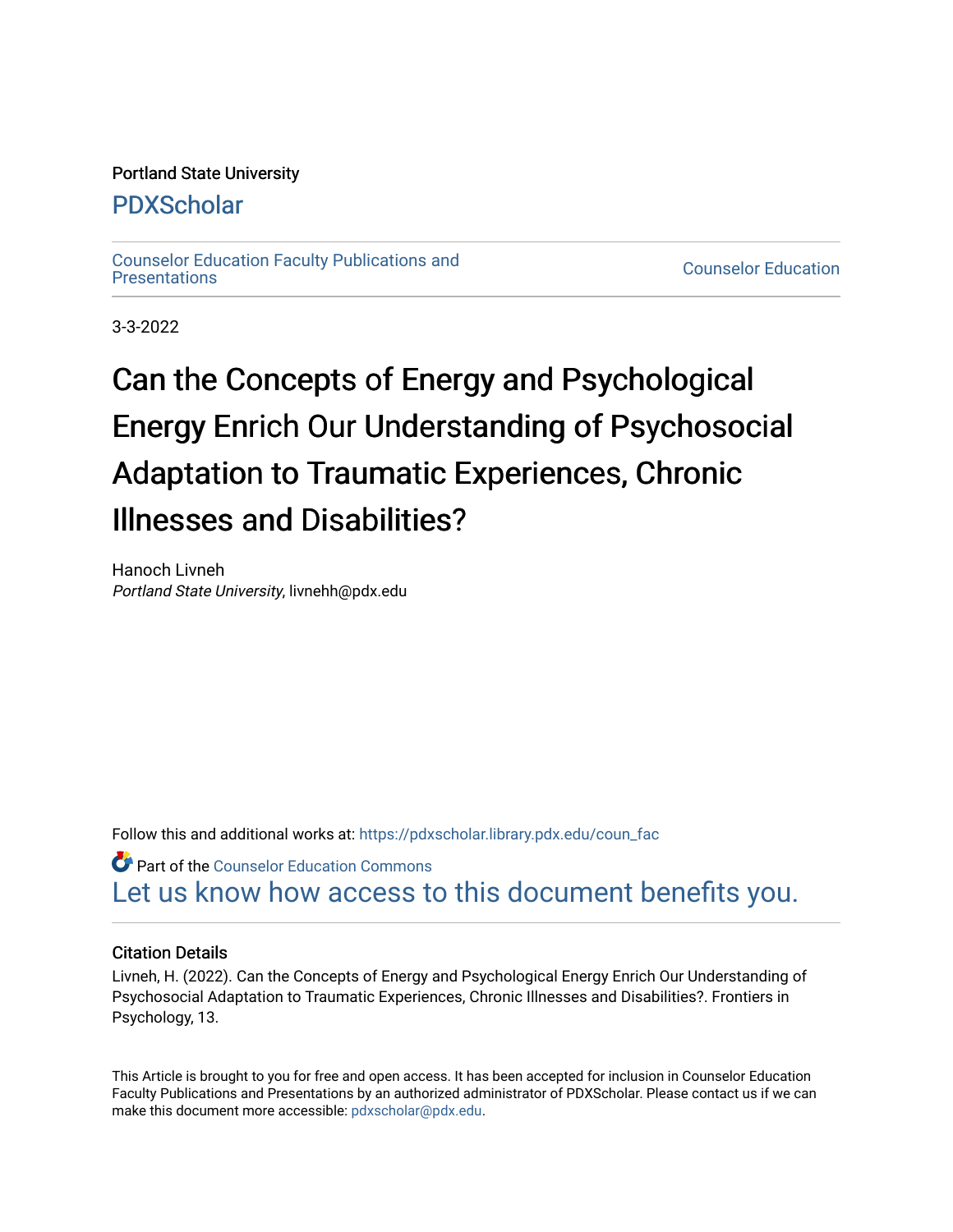



# Can the Concepts of Energy and Psychological Energy Enrich Our Understanding of Psychosocial Adaptation to Traumatic [Experiences, Chronic Illnesses and](https://www.frontiersin.org/articles/10.3389/fpsyg.2022.768664/full) Disabilities?

#### Hanoch Livneh\*

Clinical Rehabilitation Program, Department of Counselor Education, Portland State University, Portland, OR, United States

#### **OPEN ACCESS**

#### Edited by:

Edoardo Datteri, University of Milano-Bicocca, Italy

#### Reviewed by:

David Feinstein, Independent Practitioner, Ashland, OR, United States Dev Roychowdhury, DR ACADEMY, Australia

> \*Correspondence: Hanoch Livneh livnehh@pdx.edu

#### Specialty section:

This article was submitted to Theoretical and Philosophical Psychology, a section of the journal Frontiers in Psychology

Received: 02 September 2021 Accepted: 07 February 2022 Published: 03 March 2022

#### Citation:

Livneh H (2022) Can the Concepts of Energy and Psychological Energy Enrich Our Understanding of Psychosocial Adaptation to Traumatic Experiences, Chronic Illnesses and Disabilities? Front. Psychol. 13:768664. doi: [10.3389/fpsyg.2022.768664](https://doi.org/10.3389/fpsyg.2022.768664)

The aim of this paper is to familiarize the reader with the concept of psychological energy (PE), and the role it plays in deepening our understanding of psychosocial adaptation to traumatic life events and, more pointedly, the onset of chronic illness and disability (CID). In order to implement this aim, the following steps were undertaken: First, a brief historical review of the nature of energy, force and action, as traditionally conceived in the field of physics, is provided. Second, an overview of PE is presented, with a shared emphasis on both its historical underpinnings and its present conceptualizations in the fields of social, health and rehabilitation psychology. Particular emphasis is placed upon applications of PE in the domains of adaptation to stress, trauma and CID onset. Third, reviewed are measuring instruments that have been traditionally applied to the assessment of the nature, content and magnitude of PE and its dynamics. Finally, new perspectives are offered on the dimensional structure, processes and dynamics, assumed to undergird PE, its underlying conceptual similarities to physical energy, and its potential and deeper link to the process of psychosocial adaptation in the aftermath of experiencing trauma and CID.

Keywords: energy, psychological energy, psychosocial adaptation, chronic illness, disability

# INTRODUCTION

Energy may be one of the most overlooked concepts in the fields of rehabilitation and trauma psychology, and, more specifically, in understanding psychosocial adaptation to chronic illness and disability (CID). Indeed, extensive literature reviews of such sources as Google Scholar, Web of Science, Academic Search Premier, Medline, and others, have yielded only scarce references to the role that energy plays in understanding adaptation to crisis, trauma, and more pointedly, sudden onset CID. The concept of psychological energy (PE), or in its more commonly used terms, such as motivation, vitality, drive, has also been mostly underappreciated and generated only a moderate degree of interest in social, health, and clinical psychology [\(Baumeister and Vohs,](#page-15-0) [2007;](#page-15-0) [Ryan and](#page-17-0) [Deci,](#page-17-0) [2008\)](#page-17-0). PE typically refers to the dynamics that empower human motivation and vitality. It also implies a direction-oriented force that fuels the pursuit and achievement of life goals and plans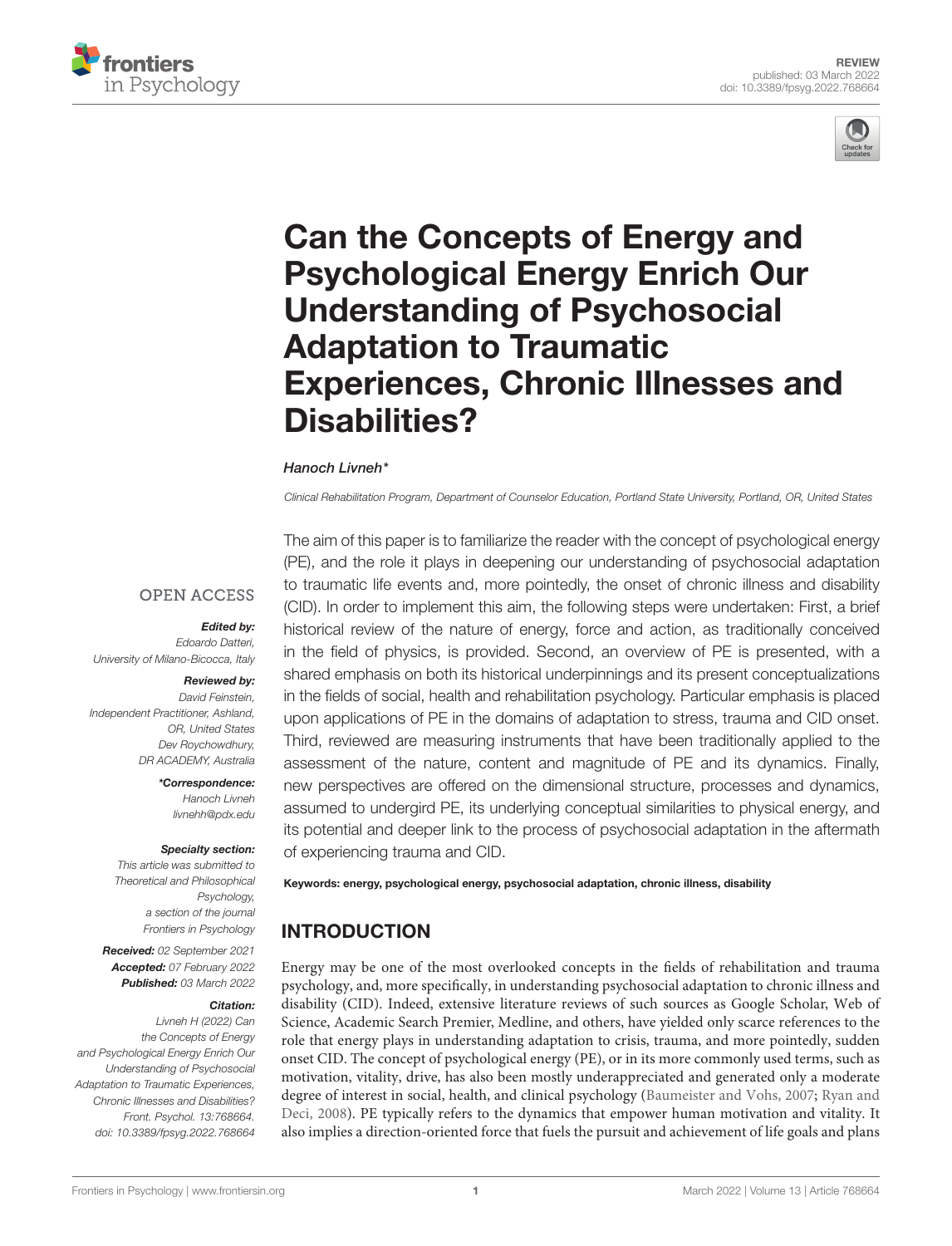[\(Lewin,](#page-17-1) [1951;](#page-17-1) [Wright,](#page-18-0) [1987;](#page-18-0) [Baumeister,](#page-15-1) [2002\)](#page-15-1). PE may be regarded as a second order derivative of physical energy, biological energy being a first order derivative. Indeed, a temporal perspective on the concept of energy suggests that energy (and its equivalent, matter) was created during the "big bang" era [\(Carroll,](#page-15-2) [2016\)](#page-15-2). It was only when organismic life first evolved that biochemical energy made its first appearance, followed by the emergence of rudimentary PE when the first humanoids walked the face of planet earth [\(Greene,](#page-16-0) [2020\)](#page-16-0). Finally, PE, with modified manifestations of energy, gradually emerged, spawned by the availability of more complex cognitive structures and the presence of self-consciousness [\(Carroll,](#page-15-2) [2016;](#page-15-2) [Davies,](#page-15-3) [2019\)](#page-15-3).

Physical energy, unlike PE, is a readily measurable construct, yielding to mathematically precise equations. PE, in contrast, has to be indirectly inferred from an organism's intentions and behaviors and presents more complex measurement obstacles and a mathematically obscure picture. Physical energy and PE, however, also address different, and at times incompatible, domains of functioning as will be further explored later on in this paper. At its core, energy connotes a dynamic, yet conserved interaction between an object's mass and its momentum [\(Greene,](#page-16-0) [2020\)](#page-16-0). In the domain of biophysics, the essence of energy is depicted by the organism's capacity to do work, that is, to obtain and process energy from its surroundings in order to stay alive [\(Davies,](#page-15-4) [1999\)](#page-15-4). PE, in turn, paints a far richer picture, not the least of which is an emphasis upon the (personal) quality of its multileveled manifestations. Most significantly, what distinguishes PE from physical energy, is its capacity to avoid any rigid conservation limits that are imposed on physical energy, that is, its inherent flexible outreach across both space and time. PE, therefore, is a uniquely malleable concept, allowing it to be both depleted and enhanced through the deployment of various biochemical, social and psychological means [\(Hobfoll,](#page-16-1) [1989;](#page-16-1) [Deci](#page-15-5) [and Ryan,](#page-15-5) [2000;](#page-15-5) [Baumeister,](#page-15-1) [2002\)](#page-15-1).

One of the unique arenas where the nature, structure and dynamics of PE can be studied is that of life with CID, since the presence of CID exerts a heavy toll on daily activities, often depleting energy resources [\(Barker et al.,](#page-15-6) [1953/1977;](#page-15-6) [Lazarus and](#page-16-2) [Folkman,](#page-16-2) [1984;](#page-16-2) [Baumeister,](#page-15-1) [2002\)](#page-15-1). Despite having been seldom examined in the domains of disability studies and rehabilitation, the role of PE in elucidating psychosocial adaptation to CID, nevertheless, offers much promise. Indeed, a close scrutiny of the definition of adaptation to CID helps to better understand the role PE plays in fueling it. Adaptation to CID was defined as "an evolving, dynamic, general process through which the individual gradually approaches an optimal state of person-environment congruence manifested by (1) active participation in social, vocational, and avocational pursuits; (2) successful negotiation of the physical environment; and (3) awareness of remaining strengths and assets as well as existing functional limitations "[\(Livneh and Antonak,](#page-17-2) [1997,](#page-17-2) p. 8). The focus on such terms as evolving, dynamic, active participation, and goal pursuit clearly speaks to the energy-infused process undergirding adaptation to CID. Furthermore, PE has been recognized by prominent scholars, for a century [\(Freud,](#page-16-3) [1923/1960;](#page-16-3) [Lewin,](#page-16-4) [1935;](#page-16-4) [Shontz,](#page-17-3) [1975;](#page-17-3) [Lazarus,](#page-16-5) [1993\)](#page-16-5), as the force field that permeates one's life space, sustains mental and emotional experiences, and, as will be explored in this paper, determines to a large degree, the tapestry of psychological reactions and coping resources adopted following the onset of CID.

Numerous studies have repeatedly reported that people with CID cope with a multitude of daily hassles that emanate from the nature of their condition (e.g., mobility restrictions, pain), the surrounding physical environment (e.g., architectural barriers, limited opportunities, rigid medical regimens), and related psychosocial factors (e.g., stigmatizing attitudes, occupational discrimination, uncertainties such as prognosis and condition duration) [\(Smart,](#page-17-4) [2009;](#page-17-4) [Corrigan,](#page-15-7) [2014\)](#page-15-7). Their constant struggles, and triumphs, therefore, exert an immense toll on their energy resources and coping efforts, as well as extends across a wide range of life domains. Understanding the concept of PE within the context of life with CID could, then, serve to improve the quality of life (QOL) of people with CID.

In a similar manner, a clinically rich array of experimental and evidence-based assessments and interventions have been advanced by several of the PE models, and their applications to the field of adaptation to CID, could positively impact QOL among individuals coping with the aftermath of CID. PE-infused conceptual models, assessment procedures and therapeutic modalities, although mostly in earlier stages of development, nevertheless, offer opportunities for further exploration of the possible link between PE and the many facets of life with CID [\(Ryan and Deci,](#page-17-0) [2008;](#page-17-0) [Gallo,](#page-16-6) [2009;](#page-16-6) [Ntoumanis et al.,](#page-17-5) [2021\)](#page-17-5).

In this review paper, therefore, a multifocal approach aimed at examining the role that PE plays in elucidating the nature, structure and dynamics of psychosocial adaptation to trauma and CID is undertaken. To pursue this aim, first, a brief overview of the meaning, nature and pertinent laws of physical energy is presented. Second, a critical review of the available literature on theories of PE is provided, focusing on PE's role in theories of personality, coping, stress, and trauma. Third, the role of PE in the context of life with CID is addressed. Fourth, approaches to the measurement of PE are outlined, briefly considering their psychometric soundness. Finally, perspectives on the potential role PE could play in the field of adaptation to CID, including suggestions on how its implementation within this field, might provide a better understanding of adaptation to CID are presented.

### ENERGY, FORCE, AND ACTION

The term energy (in Greek, Energeia refers to "doing work," or "within work") can be traced back to Aristotle (384–322 BCE). However, it was only in the mid-16th century that the term was used to denote force or vigor of expression. The understanding of energy reached its modern interpretation when Thomas Young (circa 1802) first used the term energy to indicate it as being a product of the mass of a body into the square of its velocity [\(Smith,](#page-17-6) [1998\)](#page-17-6). Energy<sup>[1](#page-2-0)</sup> is often used interchangeably with such terms as force, activity, action, strength, dynamism, motion, and

<span id="page-2-0"></span><sup>1</sup>Various forms of energy exist and they include: potential (position or location energy), kinetic (energy of motion), thermal (heat energy), electric, chemical, nuclear, and mechanical energies. All, however, are associated with motion, can be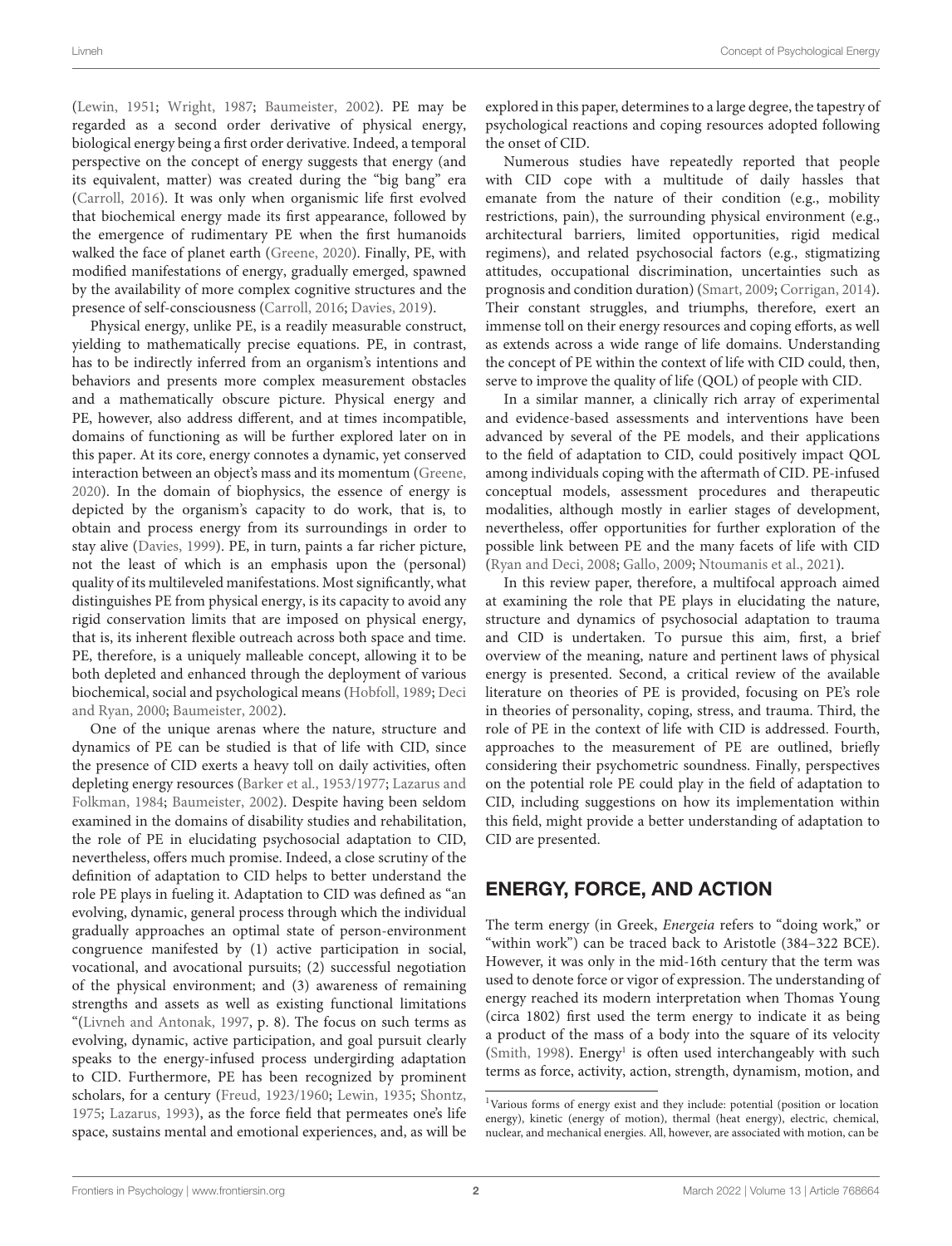momentum. It is regarded as the capacity of a body, or system, to do work, where work is specified by a given amount of force acting through distance. The acquisition of energy from the environment is also the process that organisms adopt in order to function, since the initiation and maintenance of life require removal of the organism, periodically, from equilibrium [\(Davies,](#page-15-3) [2019\)](#page-15-3).

The concept of energy occupies a cardinal role in our understanding of the world, and in a wide range of physics theories. Indeed, the first two laws of thermodynamics directly address energy. The first law ("conservation of energy") posits that energy (or mass energy) cannot be destroyed or created, in a closed system, but can be modified from one form to another. In a similar vein, the second law ("increase in entropy") maintains that, in a closed system, entropy (a measure of the system's level of disorder) cannot decrease, thus indicating how much energy is unavailable to the system to do its work [\(Krauss,](#page-16-7) [2017\)](#page-16-7). Both of Einstein's (1879–1955) theories, namely, the special and general theories of relativity, are inherently linked to energy.<sup>[2](#page-3-0)</sup> Indeed, in general relativity, energy in any of its forms, is the source of gravity and the initiator of the curvature of spacetime [\(Krauss,](#page-16-7) [2017\)](#page-16-7).

Force[3](#page-3-1) , derived from energy, refers to the power, strength, or amount of energy exerted, and is seen as the cause of motion or change. The concept of force played a major role in Newton's (1643–1727) laws of motion, such that his first law implicates force as the product of mass and acceleration  $(F = MA)$ . Finally, action, a derivative of the operation of force, has been incorporated more fully into the fields of both biology (viewed as function of the body or one of its parts) and psychology (viewed as an act of will or an organized activity to achieve a goal). It also plays a substantial role, as will be discussed later, in understanding and effecting adaptation to traumatic events and life crises, such as the onset of CID.

### PSYCHOLOGICAL ENERGY: CONCEPTS AND THEORIES

Unlike physics-linked energy, which is mostly defined by its magnitude, and measured by a unit of work termed (kilo)joules,

PE is typically defined by four characteristics, namely, magnitude or valence (its strength), direction (physical energy, being a scalar, has no direction), inner quality (physical energy possesses no inherent quality or attribution of positiveness/negativeness), and temporal extension (in physics, energy, in a closed system, is conserved and, therefore, time-independent). A wide range of approaches to conceptualizing and examining PE has been offered in the psychological literature. Those deemed most influential are reviewed below.

### Freud and Psychoanalytic Theory

Historically, the term PE may be traced to the early years of the 20th century and the psychoanalytic theories of Sigmund Freud (1856–1939). Although several of Freud's views on PE (e.g., the conflicting nature of psychic forces, the dynamic interaction among these forces) were predated by philosophers and scientists such as Johann Friedrich Herbart (1776–1841) and Carl Reichenbach (1788–1869), among others, his was the first comprehensive theory of the mind. In his The Ego and the Id (1923/1960), Freud, as part of his economic model of energy, developed the concept of drives and endowed them with displaceable and transformative quality of energy (drive energy; see also, [Rappaport,](#page-17-7) [1960\)](#page-17-7). He viewed PE as neutral in nature and as capable of being attached to various human impulses, most notably constructive (Eros, sexuality, life) and destructive (Thanatos, aggressiveness, death). Later, in An Outline of Psychoanalysis, he expanded his notion that energy fuels mental life, by arguing for the existence of two types of energy, mobile (free) and bound (attached) ones [\(Freud,](#page-16-8) [1940/1969\)](#page-16-8). The former is linked to the id (the reservoir of primary, instinctual, unconscious processes), while the latter resides in the ego (the site of secondary, rational, conscious processes). The reservoir of this psychic energy was regarded as sublimated energy (desexualized) and was seen as residing in both the id and the ego and, therefore, acted to propel (cathect) behavior and imbue it with goal-directness and purpose. The adaptive energy resources available to the ego are quantitatively restricted and are, therefore, reduced when intra-psychic conflicts and repressive forces are present. When inner tension is built up, the person experiences displeasure, while discharge of tension is equated with pleasure [\(Pines,](#page-17-8) [1990\)](#page-17-8). Freud was influenced by late 19th century and early 20th century physics perspective and, accordingly, viewed these psychic energies as obeying the principle of conservation of energy. They were, then, nondirectional in nature (being scalars and not vectors) and their dynamic transformations, belied their drive origin and accounted for the "work" performed by the psychic force [\(Rappaport,](#page-17-7) [1960\)](#page-17-7).

### Lewin and Dynamic Personality

A second early contributor to the field of PE is Kurt Lewin (1890–1947). Lewin's energy model was influenced by Freud's contributions and a conceptual similarity exists between Freud's concepts of energy and drives and Lewin's concepts of tension and forces (or valences), respectively [\(Rappaport,](#page-17-7) [1960\)](#page-17-7). From the perspective of organismic economy, both models reflect phenomena that obey the known laws of physics (e.g., conservation of energy, entropy, principle of least action). In his

converted from one form to another, and abide by the first law of thermodynamics, or "conservation of energy."

<span id="page-3-0"></span><sup>&</sup>lt;sup>2</sup>Einstein's STR proposes the inarguably most recognized equation of modern times ( $E = MC<sup>2</sup>$ ), or energy equals mass times the square speed of light in a vacuum. His GTR, likewise, despite its obvious complexity, equates stress-energy tensor (left side) with the curvature of space time (right side), that is (in its simple form)  $8\pi$ T = G. Put differently, space-time curvature possesses its own gravitational self-energy.

<span id="page-3-1"></span><sup>&</sup>lt;sup>3</sup>Force (as well as momentum) possess a vector quantity, indicating it has both magnitude and direction, unlike energy (or its equivalent, mass) which is regarded as being a scalar, and therefore possessing magnitude alone. Four forces of nature are recognized in physics and they include: electrodynamic (i.e., influences electrically charged particles, such as attraction between the positively charged proton and the negatively charged electron), strong (i.e., acts on subatomic scale; influences and binds together quarks within protons and neutrons), weak (i.e., acts on subatomic scale; responsible for radioactive decay, as when one particle decays into another), and gravitation (i.e., reflects the long-distance attraction between two, or more, objects possessing mass or energy).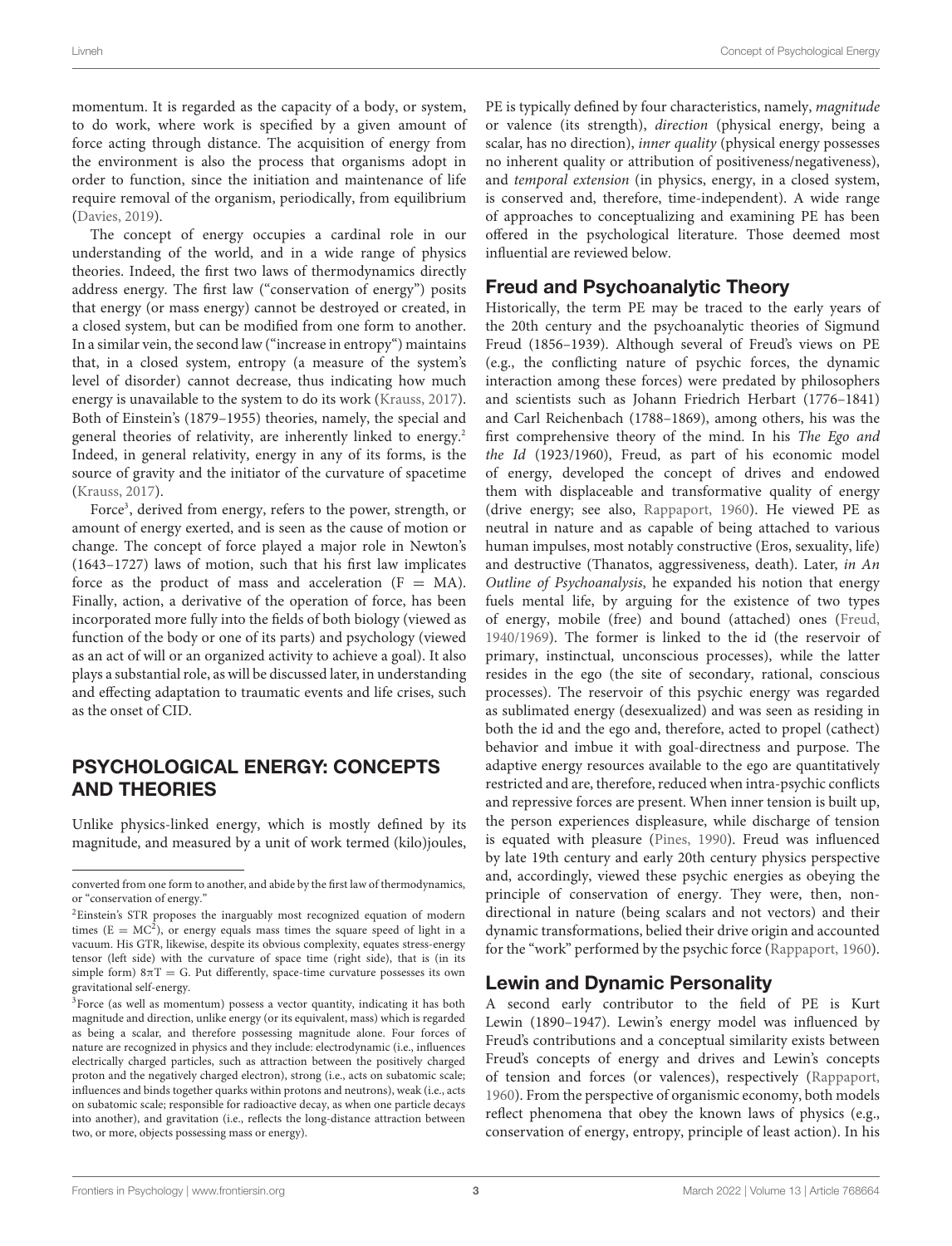dynamic, interactive and Gestalt-influenced theory, [Lewin](#page-16-4) [\(1935\)](#page-16-4) maintained that for psychological and behavioral processes to take place, work energy must be released. His somewhat rigid view of energy led him to conclude that "one must therefore inquire of every psychical event whence the causal energies come" [\(Lewin,](#page-16-4) [1935,](#page-16-4) p. 46). Although Lewin was a staunch supporter of using physics-based analogies, he adamantly argued that the concepts of energy, force and tension, representing psychical field forces, despite their embeddedness in the physical environment are, nevertheless, independent of it and maintain their own functional existence. Lewin was also quick to point out that the relationships between the amount of energy and the magnitude of forces, in both physics and psychology, is a non-linear one, such that weak forces could initiate large amounts of energy, and strong forces could result in small levels of energy, depending on the dynamics of the entire field. The concept of psychic forces was of prime importance in Lewin's theory and was imbued with the power to influence and control the course of psychological processes (e.g., affective processes can only arise when strong forces, powered by intense psychic energies, are present and stay in motion). At the same time, the same forces that operate at both the inner (the person) and outer environments are also subject to change by the psychological process itself. All behaviors are fueled by the totality of these interdependent and co-occurring (Gestaltdetermined) psychic forces (needs and goals) that comprise a dynamic equilibrium of one's life space [\(Lewin,](#page-17-1) [1951\)](#page-17-1).

In the larger context of the literature on biopsychological life space [\(Lewin,](#page-16-4) [1935,](#page-16-4) [1951;](#page-17-1) [Shontz,](#page-17-3) [1975;](#page-17-3) [Livneh et al.,](#page-17-9) [2014\)](#page-17-9), it could be argued that (life) energy reflects physical-like force fields that carve out a person's life space. Furthermore, these force fields provide the valance that fuel LS with its goal-oriented, taskcompleting energy. In open systems, of which human functioning is a prime example, and as viewed through the lens of adaptation to trauma and CID, PE must now be rechanneled. Prior to experienced trauma or CID onset, PE focused on implementing and maintaining certain life schema, belief systems, and personal goals and plans. However, following these traumatic events it is forced to undertake new directions. In sum, according to Lewin's theory, the course of psychological processes, and their embedding force fields, comprising the LS, can be envisioned as a complex, interactive and stochastic unfolding of affective and behavioral processes that are determined by: (a) the availability of PE, (b) the forces of the action process itself, and (c) the strength of the forces in the external field [\(Lewin,](#page-16-4) [1935;](#page-16-4) [Rappaport,](#page-17-7) [1960\)](#page-17-7).

# Selye and Stress Theory

A third historical figure whose contributions to PE left an indelible impact on this field is Hans Selye (1907–1982). In his adaptation to stress and physical health theory, [Selye](#page-17-10) [\(1950,](#page-17-10) [1975\)](#page-17-11) suggested that when an organism is exposed to a set of environmental stimuli (i.e., stressful events) whose intensity or quality exceeds that for which it has been adapted to, then the ensuing reaction generates what he referred to as general adaptation syndrome (GAS). Three distinct stages characterize GAS, namely, alarm reaction, resistance and exhaustion. The exhaustion stage signals loss of acquired adaptation. Since every organism is equipped with a finite and limited amount

of "adaptational energy" (genetically constrained) and when this energy is fully consumed, the performance of adaptive life activities is no longer feasible. This restricted reservoir of adaptational energy may be exhausted by both physical and psychological demands. It can be consumed slowly and monotonously or be spent vigorously and unevenly during the course of a lifetime [\(Selye,](#page-17-11) [1975\)](#page-17-11). However, when energy is depleted, both the psychic capacity to cope with stress and the body's immunological system to ward off diseases are compromised. At that stage, it is equated with the GAS's exhaustion stage and may lead to the individual's ultimate death. [Gorban et al.](#page-16-9) [\(2016\)](#page-16-9) further concluded that according to Selye "adaptive energy is considered as an internal coordinate on the 'dominant path' in the model of adaptation" (p. 127). Motivational arousal is, therefore, critical to the understanding of Selye's GAS. Indeed almost 70 years ago, [Goldstone](#page-16-10) [\(1952\)](#page-16-10) referred to adaptive energy as a "capital reserve of energy" and to death as a "bankruptcy of adaptive energy."

# Contemporary Models of Psychological **Energy**

Several premises appear to undergird modern views on PE. They include: (a) energy, including PE, is of limited and depletable amount and, therefore, is exhaustible by both physical and psychological demands; (b) energy mobilization is linked to such processes as motivation, vigor, vitality and directed action; (c) motivational arousal is triggered by one's needs, goals and plans; (d) the onset of stressful and traumatic experiences, employment of coping efforts (mostly active), and continuous self-control activities, all serve to drain energy resources; (e) when PE is exhausted, psychosocial functioning and physical survival are threatened; and (f) energy resources can be replenished (i.e., energy consumption) through activities, such as sleep, exercise, diet and social support.

In this section, six of the leading models, instructive to understanding the link between energy and PE, are briefly reviewed (see **[Table 1](#page-5-0)**). In their energization and motivation theory, [Brehm and Brehm](#page-15-8) [\(1981\)](#page-15-8), [Brehm et al.](#page-15-9) [\(1983\)](#page-15-9), and [Wright](#page-18-0) [\(1987\)](#page-18-0) have posited three primary determinants that underlie energy mobilization, namely, the current state of the person (biological and psychosocial needs), the value of the presented incentive (positive or negative), and the expectancy of motive satisfaction. Motivation is associated with increased energy mobilization (its physiological component), with the magnitude of goal valence (its subjective component) and with the exerted effort, indicated by the speed, vigor and directedness of action (its behavioral component). Motivational arousal, or energization, therefore, should directly increase with one's experienced need, and the value of the incentive or goal valence. The authors reasoned that if a motive (such as averting an environmental stressor) is easy to satisfy, or to cope with, or if an outcome is very difficult, or impossible, to attain, only little energy will be expended. On the other hand, if a motive (e.g., avoiding a stressor) is moderately difficult to cope with, then energy mobilization will be higher. Once an activity has been selected, the energy mobilized to fuel such an activity is proportional to the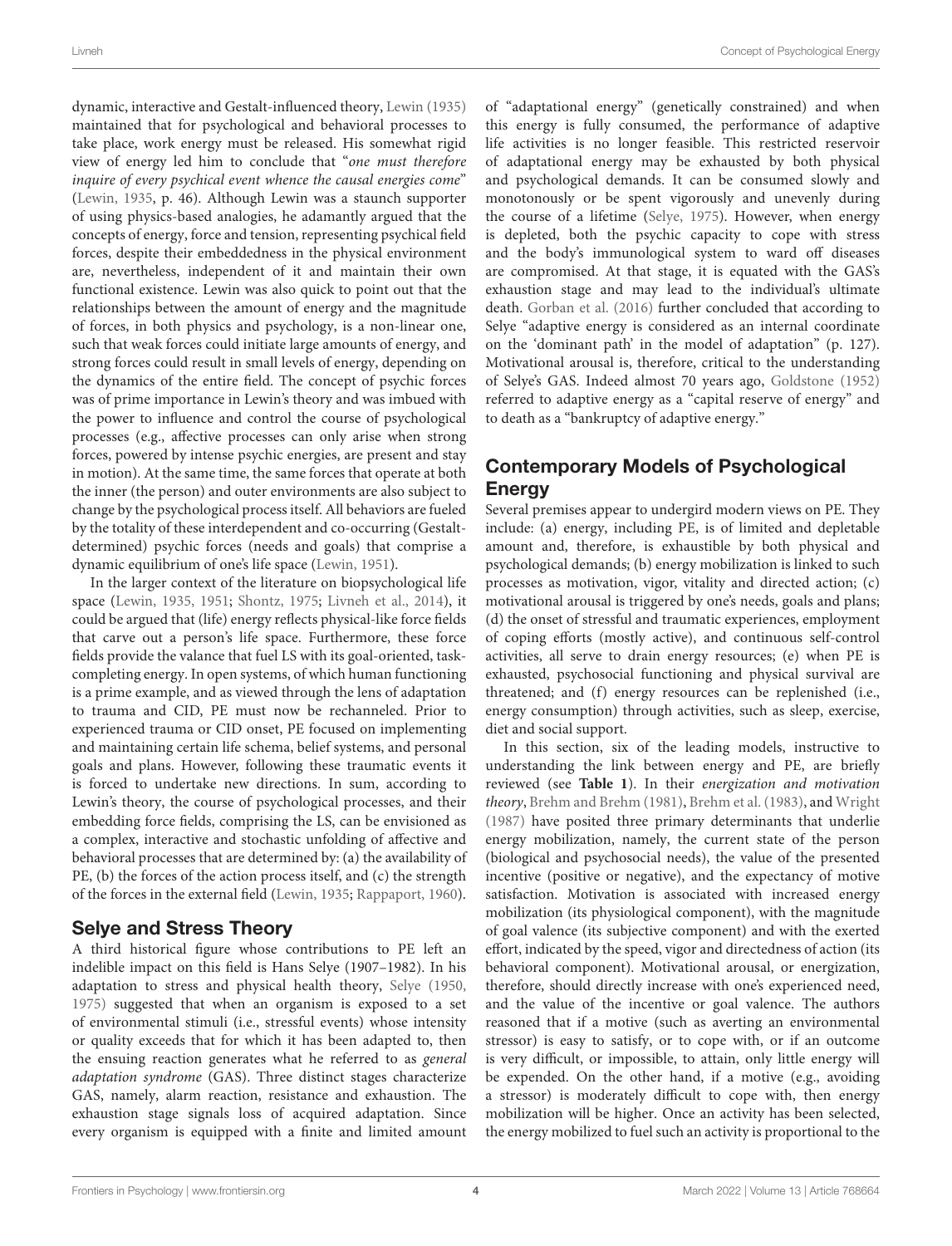perceived difficulty of that activity. In medical and rehabilitation contexts, a negative event (e.g., an upcoming surgery, awaiting chemotherapy), should mobilize higher energy levels (as well as be perceived as more aversive) if coping efforts are difficult to employ, yet are justified and of probable success level. In contrast, the same negative medical event will yield lower energy investment if coping efforts are perceived to be easy or impossible to deploy, or are unwarranted [\(Wright,](#page-18-0) [1987\)](#page-18-0). Empirical findings have supported the authors energy mobilization and motivation theory, including the claim that efforts are proportional to task difficulty when success is obtainable and justifiable, and that physiological (i.e., cardiovascular) reactivity, as a measure of energy mobilization, varies with the difficulty of coping efforts [\(Gendolla et al.,](#page-16-11) [2012;](#page-16-11) [Wright,](#page-18-1) [1996\)](#page-18-1).

The contributions of [Baumeister](#page-15-1) [\(2002,](#page-15-1) [2003\)](#page-15-10) to the understanding of PE must also be acknowledged. In his selfregulation theory, [Baumeister et al.](#page-15-11) [\(1994\)](#page-15-11) and [Baumeister and](#page-15-0) [Vohs](#page-15-0) [\(2007\)](#page-15-0) argued that various behavioral problems (including some chronic diseases) are linked to self-regulation failure, in contrast to successful regulation activities that facilitate positive adaptation. Speared by self-control, which itself is of restricted temporal range, self-regulation is also of limited capacity. Therefore, engaging in continuous self-control activities gradually exhaust its reservoir of energy, and when depleted, further self-regulation is hampered [\(Hagger et al.,](#page-16-12) [2010\)](#page-16-12). This state of reduced strength of self-control was termed ego depletion. In his energy- or ego-depletion model, [Baumeister](#page-15-1) [\(2002,](#page-15-1) [2003\)](#page-15-10) posited that people possess a limited and depletable reservoir of resources and that this available energy, in turn, dictates personal efforts that regulate and control one's internal states and processes, including emotions (affect regulation), cognitions (thought control), actions (task performance) and impulses (impulse control). Furthermore, Baumeister suggested that the centrality of energy resources extends beyond self-regulation and self-control to include a set of executive functions (e.g., choice, volition, suppressing thoughts and feelings, assuming responsibility). When the self's energy resources, earmarked for self-regulation and volition, have been greatly exhausted ego depletion is experienced. At that point, a conservation process springs into action and the self abstains from further exerting itself [\(Hagger et al.,](#page-16-12) [2010\)](#page-16-12). [Baumeister et al.](#page-15-12) [\(1999\)](#page-15-12), expanded the theory to include depletion of resources that stem from deployment of coping efforts. They argued that stressful and traumatic events require coping efforts, further depleting one's personal resources, in particular, volitional resources such as active coping modes. Coping requires volitional regulation and/or control of the self, and these attempts act to further drain available resources, especially when the stressful situation is ambiguous, uncontrollable, or highly aversive. Replenishment of such personal and coping resources, however, can be gradually accomplished through a variety of processes, including sleep, rest, exercise, diet, social support/activities and positive emotions. When an extensive degree of ego depletion occurs, the individual may experience severe health and mental conditions. A rich body of empirical research have been amassed to lend credence to most, but not all, of the postulates of the ego depletion model. For example, ego depletion was found to decrease guilt feelings, and such a decrease also resulted in participants' reduced willingness to help others [\(Xu et al.,](#page-18-2) [2012\)](#page-18-2). Ego depletion was also reported to be associated in an intricate, and at times inexplicable, manner with unethical behavior under different conditions of self-control resources [\(Yam et al.,](#page-18-3) [2014\)](#page-18-3). Another study reported that athletes' start reaction times decelerated following a depleting task, but not under non-depleting conditions [\(Englert and Bertrams,](#page-16-13) [2014\)](#page-16-13). Despite the mostly supportive data available, the model's veracity is, by no means, fully established [\(Hagger et al.,](#page-16-12) [2010;](#page-16-12)

| <b>PE-related theory</b>              | Contributing authors Primary postulates |                                                                                                                                                                                                                                                                                                                                                                   |  |  |
|---------------------------------------|-----------------------------------------|-------------------------------------------------------------------------------------------------------------------------------------------------------------------------------------------------------------------------------------------------------------------------------------------------------------------------------------------------------------------|--|--|
| Energization and<br>motivation theory | J. W. Brehm, S. S.<br>Brehm, Wright     | • Motivation is linked to increased energy mobilization<br>• Energization (motivation) increases with needs, incentives and goal strength<br>• Negative medical events mobilize higher energy levels when coping efforts are limited yet justified                                                                                                                |  |  |
| Self-regulation theory                | Baumeister                              | • Continuous self-control activities exhaust energy reservoir, thus constricting self-regulation<br>• Energy/ego depletion is equated with reduced self-control<br>• People possess limited or depletable energy and resource reservoir<br>• Traumatic events require coping efforts, further depleting personal resources                                        |  |  |
| Self-determination<br>theory          | Ryan, Deci                              | • Self-energy or vitality is a primary indicator of health and motivation<br>• Vitality is a major link to resilience to stress and disease<br>• Energy and vitality are enhanced when basic psychological needs are met<br>• Autonomous and volitional self-regulation increase energy and vitality                                                              |  |  |
| "Moving forward with<br>life" model   | Greenglass                              | • Vitality is expressed as positive affect, vigor and "moving forward with life"<br>• Vitality's dimensions are closely associated with available social support, proactive coping, and independent<br>functioning                                                                                                                                                |  |  |
| Conservation of<br>resources theory   | Hobfoll                                 | • People seek to obtain, retain and protect valuable resources<br>• When valuable resources are threatened or lost stress is triggered<br>• Four resource categories exist and they are: object, condition, personal and energy resources<br>• Stressful events deplete resource pool and active coping modes, threatening physical and psychological functioning |  |  |
| Coping with Stress<br>theory          | Lazarus, Folkman                        | • Adaptive coping and energy level are linked to overall health status<br>• People with CID possess less energy to expand on coping activities, especially under stressful situations<br>• Appraisal of stress modalities is related to both energy valence and temporal orientation                                                                              |  |  |

<span id="page-5-0"></span>**TABLE 1** | Selected psychological energy theories and their main postulates.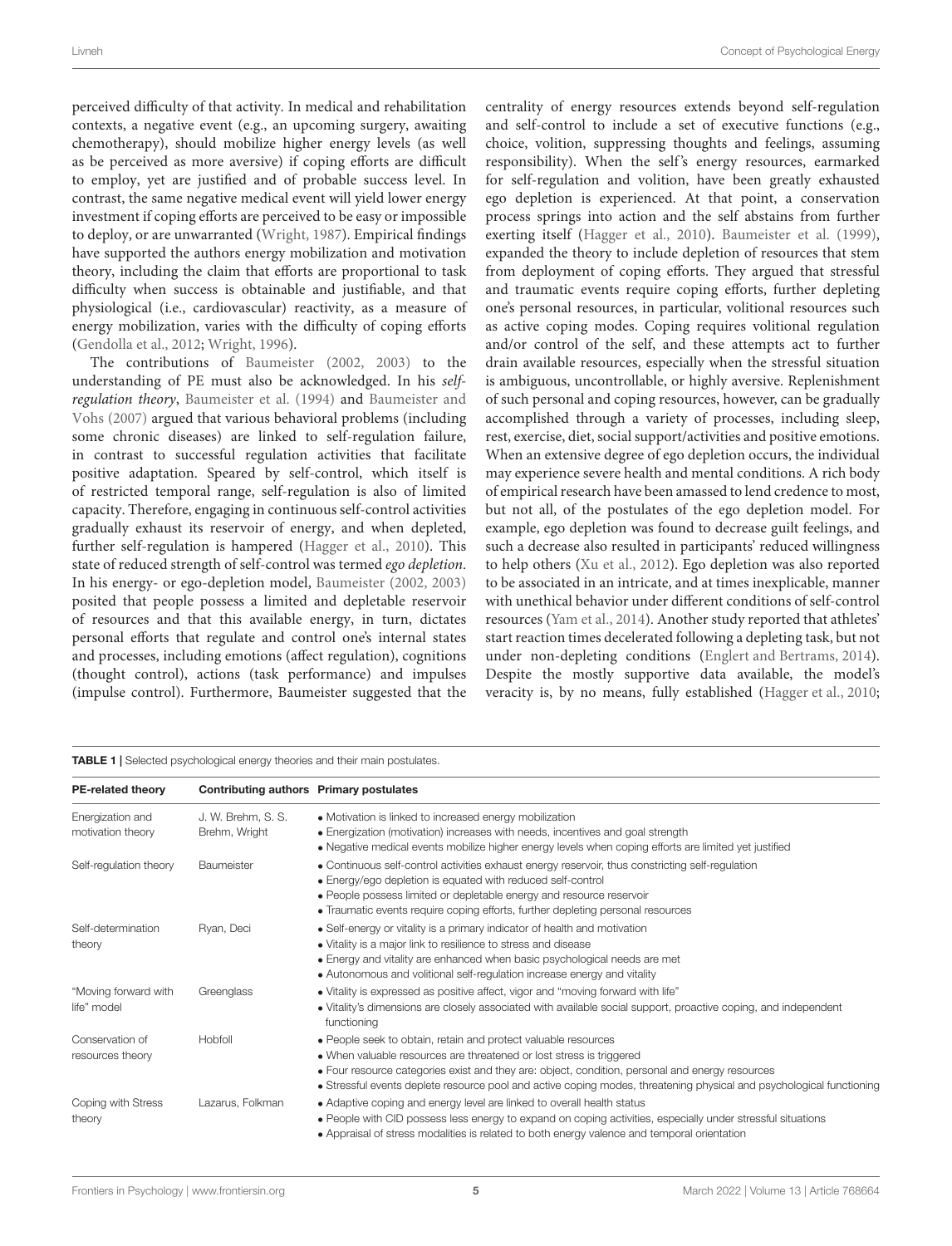[Larquin and Miyake,](#page-16-14) [2017;](#page-16-14) [Friese et al.,](#page-16-15) [2019\)](#page-16-15). Indeed, in a recent Special Issue of Social Psychology (Ego Depletion and Self-Control: Conceptual and Empirical Advances), [Inzlicht and](#page-16-16) [Friese](#page-16-16) [\(2019\)](#page-16-16) concluded that despite supportive data from more than 600 studies, the model's viability is still suspect and that concepts, such as motivation (or boredom) and willingness to exert effort, are just as viable in explaining the findings reported in the literature.

In their energy-based theory, [Ryan and Frederick](#page-17-12) [\(1997\)](#page-17-12) and [Deci and Ryan](#page-15-5) [\(2000\)](#page-15-5) argued that the energy available to the self is a salient indicator of a person's health and motivation. They termed that energy vitality. Vitality, therefore, is an indicator of physical/somatic and mental/PEs that comprise subjective feelings of vigor, positive affect, psychological wellness, calmness, and better physical performance. It is the bridge to higher resilience to life stressors and minimization of disease activities [\(Ryan and Deci,](#page-17-0) [2008\)](#page-17-0). In contrast, they claimed, negatively experienced levels of energy, or activation, reflect merely arousal states and include anxiety and anger, and are unrelated to subjective vitality. In support of their theory, Ryan and Deci developed their Self-Determination Theory (SDT) in which they argued that energy and vitality are enhanced when the essential psychological needs of autonomy (feeling volitional rather than controlled), competence (feeling effective) and relatedness (feeling connected and significant) are satisfied. Furthermore, they posited that autonomous selfregulation (volitional, or internally determined) expands one's positive energy, vitality and productivity, and results in no ego depletion, while self-controlling efforts (non-volitional or externally determined) drain these energies, resulting in gradual ego depletion. Autonomous actions reflect one's authentic values and interests. They are harmonious and efficient and demand less psychic conflict and inhibition and, therefore, are associated with physical and psychological well-being. Empirical support, from meta-analytic studies and systematic reviews, for SDT's constructs (e.g., autonomous motivation, need support) has been obtained in various domains, including health promotion, disease management, and physical exercise [\(Teixeira et al.,](#page-17-13) [2012;](#page-17-13) [Ntoumanis et al.,](#page-17-5) [2021\)](#page-17-5).

An extension of [Ryan and Deci's](#page-17-0) [\(2008\)](#page-17-0) vitality construct can be found in the model developed by [Greenglass](#page-16-17) [\(2005,](#page-16-17) [2006\)](#page-16-18). In her model, Greenglass suggested that vitality may be expressed in three separate, yet inter-correlated, venues namely, positive affect, vigor and "moving forward with life." Positive affect is regarded as free-floating moods. Vigor, as traditionally viewed, is best exemplified by high degrees of future-oriented energy, activity, alertness, stamina, motivation and persistence. Finally, the life-associated forward movement is a reflection of one's ability to consistently possess feelings and motivation about engaging in pleasure-generating activities and interpersonal relationships. Greenglass has provided preliminary empirical evidence, demonstrating the intimate relationships among the three components of vitality and conceptually similar constructs such as availability and use of social support, positive affect, proactive coping (i.e., coping efforts reflecting a belief that one has the potential and responsibility for improving oneself and the environment), and independent functioning, among various clinical and non-clinical populations, including patients in both hospitals and physical rehabilitation settings [\(Greenglass,](#page-16-18) [2006\)](#page-16-18).

In his Conservation of resources (COR) theory, [Hobfoll](#page-16-1) [\(1989;](#page-16-1) [Hobfoll et al.,](#page-16-19) [1996\)](#page-16-19) stipulated that people seek to obtain, retain and protect resources which they regard as valuable. In a similar fashion to Lazarus' theorizing about psychological stress, Hobfoll surmised that stress ensues when these resources are threatened, lost, or their investment fails to achieve adequate gain of future resources. Loss is viewed as the primary mechanism that launches stress reactions. Four categories of resources were suggested, object resources, condition resources, personal resources, and energy resources (e.g., time, money, credit, knowledge, information), the latter is conceived as facilitating the attainment of other resources. In this capacity, energy resources precede and motivate the success of the other resources. Following an encounter with a stressful event, the individual faces an increasingly depleted resource pool to combat stress and, thus, will have to resort to less active coping modalities and, instead, rely on more passive and emotion-focused coping efforts. When resource loss is severe and broad (depletion of energy is extreme), it may threaten the individual's psychosocial functioning and physical survival [\(Hobfoll et al.,](#page-16-19) [1996\)](#page-16-19). In their efforts to empirically test the validity of the COR theory, [Hobfoll et al.](#page-16-20) [\(1992\)](#page-16-20) created a COR-Evaluation instrument to measure people's available resources. The instrument purports to address resources used during experienced losses and gains. Although most of these resources sample financial, personal, and social domains, they also suggest the availability of energylinked resources (adequate sleep, free time, stamina, motivation, etc.) that the theory postulates. Empirical support for the COR theory's main constructs, including the association between the availability of work, social and personal resources and clinical outcomes, such as job burnout, PTSD, and CID-generated stress has been reported [\(Xanthopoulou et al.,](#page-18-4) [2009;](#page-18-4) [Hollifield](#page-16-21) [et al.,](#page-16-21) [2016;](#page-16-21) [Roessler et al.,](#page-17-14) [2019\)](#page-17-14). Concerns about the theory construct veracity have also been raised [\(Halbesleben,](#page-16-22) [2006;](#page-16-22) [Halbesleben et al.,](#page-16-23) [2014\)](#page-16-23). Data on the theory's postulated energy resources are also scarce, and further refinement of its conceptual underpinnings and measurement procedures is needed.

Finally, a brief mention should be made of the contributions to stress, coping and PE, by Richard Lazarus. Although more implied that explicit in the theory, his reflections on PE, nevertheless, help illuminate our understanding of human emotions, cognitions, behaviors and coping strategies. For example, [Lazarus](#page-16-24) [\(1966,](#page-16-24) [1993\)](#page-16-5) theories of emotion and stress have allocated a significant role to PE in motivating human emotions and actions. In his earlier theorizing, Lazarus' views on energy and adaptability were influenced by [Duffy](#page-16-25) [\(1941\)](#page-16-25) who regarded adaptational responses as driven by energy mobilization and having a distinct direction. Activation, rather than emotion, was seen by her as the prime mover of human functioning, and all behaviors were viewed as inherently motivated by the mobilized energy. Lazarus, however, abandoned this physicsflavored interpretation of energy, activation and behavior, and preferred a more psychologically informed (i.e., emotion-based, coping-related) perspective. In the context of coping with stress, he suggested that "health and energy are among the most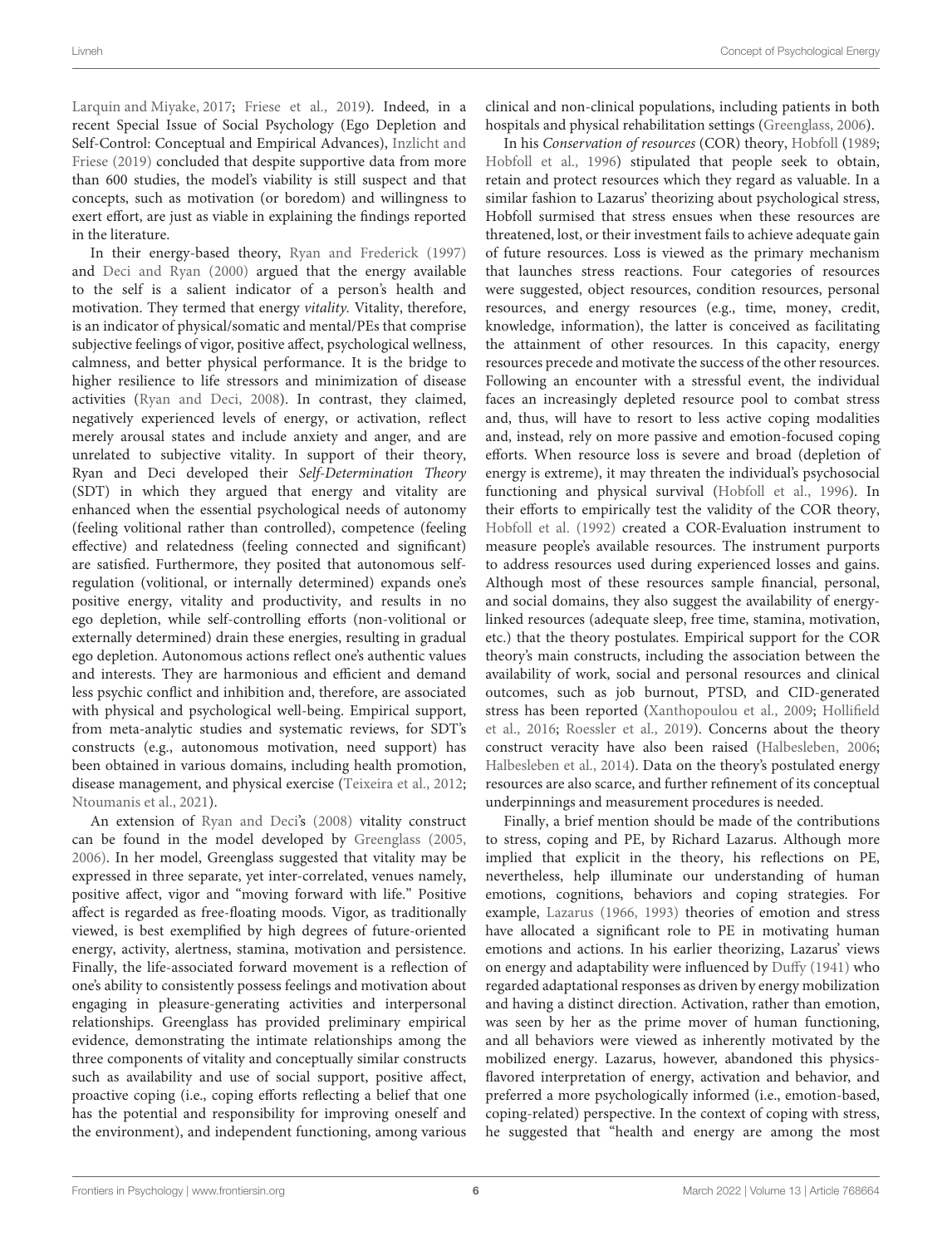pervasive resources in that they are relevant to coping in many, if not all, stressful encounters" [\(Lazarus and Folkman,](#page-16-2) [1984,](#page-16-2) p. 159). Indeed, an empirical support to the notion that energy level is linked positively to overall health status, and negatively to somatic symptoms and life hassles, was furnished by [DeLongis](#page-15-13) [et al.](#page-15-13) [\(1982\)](#page-15-13). [Lazarus](#page-16-5) [\(1993\)](#page-16-5) further argued that people with CID possess less energy to expend on coping activities and, in particular, under stressful encounters that require extreme mobilization of energy. Finally, his tripartite appraisal model of stress (harm/loss, challenge and threat), intimates both the temporal direction and valence of energy. For example, harm/loss is associated with damage already done (energy is past-oriented), threat is related to anticipation of adversity (energy is futureoriented, reflecting personal concerns), while challenge is linked to effective mobilization and deployment of coping resources (energy is mostly present-oriented, reflecting anticipation of positively charged performance; [Lazarus,](#page-16-5) [1993\)](#page-16-5). The valence of the energy-fueling emotion depends on whether the potentially stress-producing context is judged to be favorable to goal attainment (yielding positive energies/emotions) or unfavorable to it (resulting in negative energies/emotions).

# Psychological Energy and Positive **Psychology**

The reach of PE extends to many of the constructs (e.g., personality attributes, coping resources) advocated and examined by proponents of the field of positive psychology. These include, among others: (a) resilience, reflecting an action-oriented approach that indicates one's capacity to cope with adversity, adaptability to unexpected life changes, and rebounding from the aftermath of traumas and CID [\(Connor and Davidson,](#page-15-14) [2003\)](#page-15-14); (b) sense of coherence, a tripartite construct referring to "a global orientation that life events one faces are comprehensible, that one has the resources to cope with the demands of these events, and that these demands are meaningful and worthy of engagement" [\(Antonovsky,](#page-15-15) [1987,](#page-15-15) p. 19); (c) self-actualization, a construct proposed and revisited numerous times over the past century, addressing the notion that individuals are motivated (have the need) to pursue and fulfill their unique potential in life [\(Maslow,](#page-17-15) [1968\)](#page-17-15); (d) self-efficacy, regarded as a personal evaluation of one's capacity to implement actions necessary for reaching goal-related outcome expectancies [\(Bandura,](#page-15-16) [1986\)](#page-15-16); (e) hardiness, viewed as a tripartite personality trait (commitment, control and challenge), which permits the person to successfully approach stressful life events [\(Kobasa,](#page-16-26) [1979\)](#page-16-26); (f) optimism, indicating a generalized outcome expectancy, or the perception that one is capable, through self-motivated behaviors, to move toward desirable goals [\(Scheier and Carver,](#page-17-16) [1985\)](#page-17-16); (g) hope, referring to perceived motivation-driven capacity (agency) to use one's pathways to achieve desired goals [\(Snyder et al.,](#page-17-17) [2002\)](#page-17-17); (h) posttraumatic growth, describing positive outcomes that emerge from the aftermath of trauma and loss, and includes experienced growth in personal strengths, relationships to others, appreciation of life, spiritual change, and perceiving new possibilities [\(Tedeschi and Calhoun,](#page-17-18) [1995\)](#page-17-18); (i) flourishing (and thriving), encompassing an amalgam of personal strengths,

including, finding purpose and meaning in life, relating to and engaging with other people, having positive emotions, and finding fulfillment in life accomplishments [\(Seligman,](#page-17-19) [2011\)](#page-17-19); and (j) self-determination, composed of autonomy or self-control, competence or mastery, and relatedness or attachment to others, the three needs that make up [Ryan and Frederick's](#page-17-12) [\(1997\)](#page-17-12) and [Deci and Ryan's](#page-15-5) [\(2000\)](#page-15-5) SDT, which claims that people are intrinsically motivated to grow and change by achieving these universal psychological needs. Common to all these positive psychology-linked constructs is the belief that successful functioning emanates from: (a) possessing the capacity and resources to cope with adversity, crisis, trauma, and stressful life events; (b) being self-motivated to actively pursue and implement life goals; (c) having the motivation to grow in personal and interpersonal life domains, (d) finding purpose, meaning and benefits following adversity; and (e) exhibiting competence, mastery, autonomy, and commitment.

# PSYCHOLOGICAL ENERGY IN THE CONTEXT OF ADAPTATION TO STRESS, TRAUMA AND CHRONIC ILLNESS AND **DISABILITY**

In this section an overview of the contributions of PE to models, directly relevant to adaptation to traumatic events, such as CID onset, is undertaken.

# Somatopsychological Perspectives and Psychological Energy

The concept of energy, or in its more focused version of vectors and forces, was first approached by the Lewinian theoryinfluenced somatopsychologists [Barker et al.](#page-15-6) [\(1953/1977\)](#page-15-6), in their classic volume Adjustment to Physical Handicap and Illness. They postulated that two sets of vectors operate on a person who experiences acute physical illness symptoms. One set of vectors (forces) stems from experienced symptoms that signify being ill and facing an uncertain diagnostic and therapeutic situation (endowed with a negative valence). The other set of vectors (forces) emanate from the wish to maintain renewed health and return to normalcy (endowed with a positive valence). This conflict is further exacerbated by the concurrently experienced overlapping situation where one set of vectors induces movement away from seeking diagnosis and treatment (a repelling vector, derived from fear of the unknown or seriousness of condition, and fear of therapeutic procedures), while the opposing set induces movement toward seeking diagnosis and treatment (an attracting vector, derived from the wish to avoid pain and discomfort, and seeking renewed health).<sup>[4](#page-7-0)</sup> The psychological tension generated by the interplay of these two sets of vectors is a product of the quality (positive or negative), direction, and intensity (valence) of these opposing forces, and

<span id="page-7-0"></span><sup>4</sup>Realistically, both healthy life situations and illness experiences can have positive and negative valences, for example, when illness is sought as a refuge from daily responsibilities and health is avoided because of these unwelcomed responsibilities.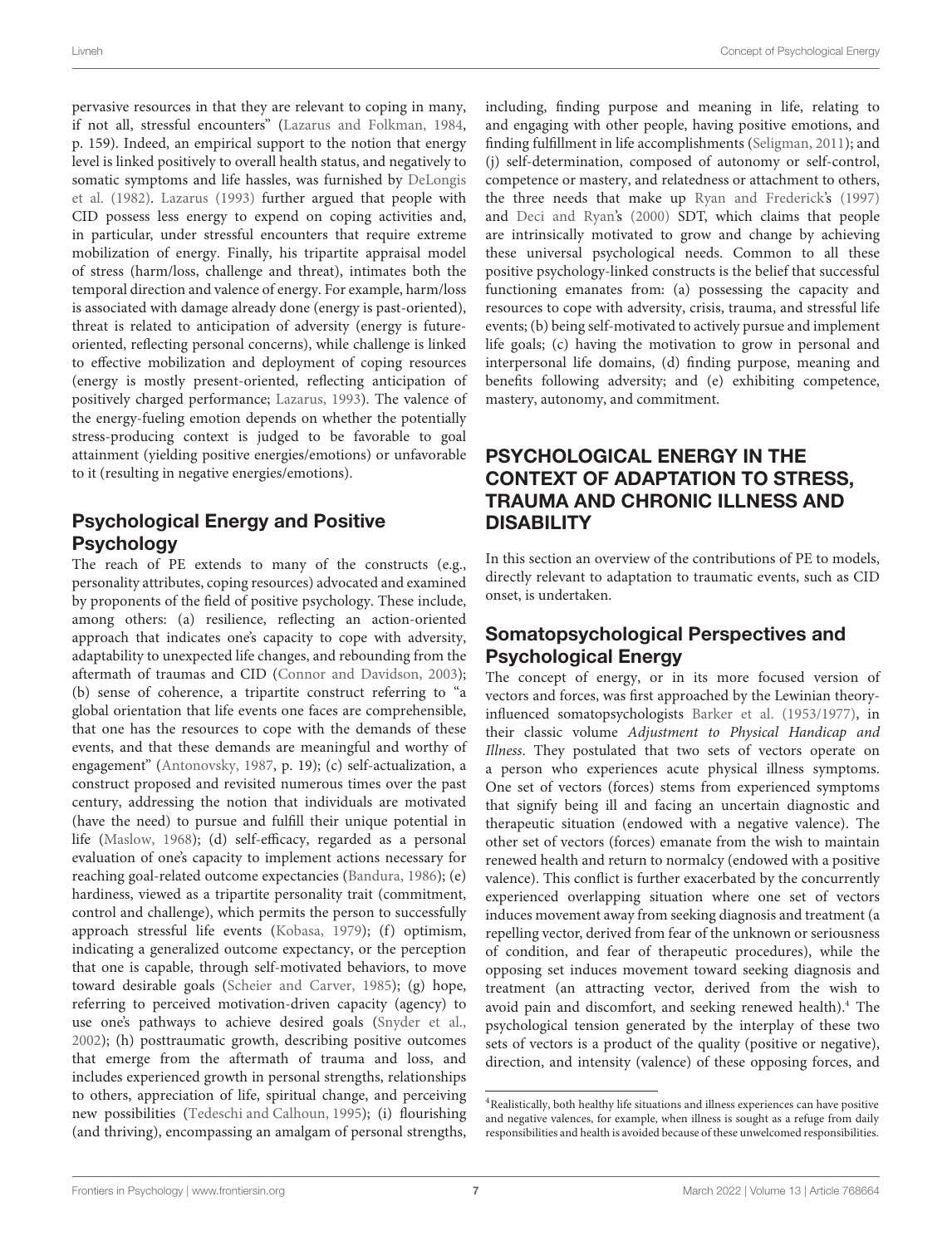ultimately determines if the individual seeks medical treatment [\(Shontz,](#page-17-3) [1975\)](#page-17-3).

In her work, [Wright](#page-18-5) [\(1983\)](#page-18-5) took a somewhat different path to the narrative of adjustment to CID. The conflict between opposing vectors, assumed by [Barker et al.](#page-15-6) [\(1953/1977\)](#page-15-6), was diverted to the opposing forces of coping vs. succumbing to the impact of CID. More specifically, coping emphasizes what the person can do, and does, thus reflecting an active role (energy-infused) in molding one's life. Succumbing, in contrast, emphasizes what the person cannot do, thus indicating the presence of a passive, or a victim, role (energy-depleted) that shapes one's life. PE, as depicted by coping, is, therefore, equated with participation in valued personal and social activities, maintaining a hopeful perspective, and actively taking charge of one's life (B. A. [Wright,](#page-18-5) [1983\)](#page-18-5). Similar conceptualizations can also be found in the work of Greer and Watson [\(Greer and Watson,](#page-16-27) [1987;](#page-16-27) [Watson and Homewood,](#page-17-20) [2008\)](#page-17-20), on adaptation to cancer (i.e., fighting spirit, signifying active acceptance vs. resignation, or fatalism, reflecting passive acceptance).

# Coping With and Reacting to the Onset of Chronic Illness and Disability

In his previously discussed approach to analyzing appraisal and coping stress, [Lazarus](#page-16-24) [\(1966,](#page-16-24) [1993;](#page-16-5) [Lazarus and Folkman,](#page-16-2) [1984\)](#page-16-2) speculated about the nature of actions directed at such events, including those associated with physical traumas and psychological crises. He viewed direct actions as reflecting behaviors that are either aimed to attack the threatening agent or avoid it. These actions were seen as ontologically primitive forms of coping modes. An attacking mode (active confrontation of the threating agent) is fueled by the emotion of anger and is outwardly directed. In the context of reacting to CID, it coincides with blaming others for CID onset or lack of responsiveness to treatment [\(Shontz,](#page-17-3) [1975\)](#page-17-3). In contrast, an avoiding mode (retreating from a threatening agent) is triggered by the emotions of fear and anxiety that are inwardly directed. In the context of experiencing CID, it coincides with blaming oneself for CID onset or failure to medically improve, and feeling guilty about the failure (Shontz). Aggressive actions promote further growth of goal-oriented behaviors, and the energy released by these vigorous activities is put to productive use that serves to minimize functional limitations and acquire additional skills [\(Shontz,](#page-17-3) [1975\)](#page-17-3). Avoidance, in contrast, lacks the necessary energy to produce useful growth and often results in stagnation and denial-like maneuvers. Lazarus and Shontz imbue psychological reactions triggered by traumatic events, such as the onset of CID, with the recognizable indicators of PE direction (its vector; inwardly or outwardly directed), magnitude or valence (its force or strength) and quality or attribute (positive or negative).

In a similar vein, [Livneh](#page-17-21) [\(1986;](#page-17-21) [Livneh and Siller,](#page-17-22) [2015\)](#page-17-22) argued that psychological reactions to the onset of CID could be envisioned as possessing energy, direction and impetus. Several often-cited reactions were examined, including anxiety, denial, depression, internalized and externalized aggression/anger, and acceptance. Anxiety, triggered by the onset of CID, is associated with diffuse and potent levels of energy (cognitive flooding and

disorganization) in which energy is directed inwardly to protect (often unsuccessfully) the self. In denial, the energy available to the self is used to suppress or negate the ramifications, and even the presence, of CID reminders [\(Breznitz,](#page-15-17) [1983;](#page-15-17) [Livneh,](#page-17-23) [2009\)](#page-17-23). Energy is selectively deployed to minimize and avoid unacceptable realities. Accordingly, energy direction alternates, and shifts between blocking unwelcome messages from the external world and seeking to subterfuge the psyche's recognition of these painful realities.

When a person experiences depression, as well as when anger is directed inwardly, energy levels plumet and the individual socially withdraws, loses interest in previously engaged activities, experiences long periods of fatigue, and resigns to his or her new situation. Feelings of self-blame, shame and guilt arise and indicate externally blocked PE [\(Shontz,](#page-17-3) [1975;](#page-17-3) [Pines,](#page-17-8) [1990\)](#page-17-8). The reduced energy is now directed inwardly, toward the injured psyche, and is negatively saturated. An increase in energy level and reversal of direction become evident, however, when the person's response to CID reflects externally oriented anger. Such a reaction is best exemplified by direct and active anger expression, including blaming others for CID onset; riling against slow progression to treatment; and retaliating against outside agents [\(Shontz,](#page-17-3) [1975;](#page-17-3) [Livneh,](#page-17-21) [1986\)](#page-17-21). Energy, then, is outwardly directed and is negatively imbued.

Acceptance of CID (i.e., actively acknowledging its present and future implications, yet not being deterred by its functional restrictions and possible impact on daily activities), is best conceived as indicating cognitive and emotional reorganization, renewed and balanced orientation toward both self and the world, and reconciliation between inner needs and wishes, and environmental demands. Energy direction now reflects a balanced investment, of positively valenced-energy, between internally oriented (e.g., physical, psychological) and externally oriented (e.g., social, vocational) processes [\(Livneh,](#page-17-21) [1986\)](#page-17-21).

# The Energy Psychology Model and Adaptation to Chronic Illness and **Disability**

Finally, concepts borrowed from the emerging field of energy psychology (EP) further highlight the relationships between the presence of energy fields, including electromagnetic signals and brain waves, and adaptation to CID. Although discussion of the field of EP is beyond the scope of the present paper, EP does suggest that intrapersonal disturbances, including medical and bodily conditions (e.g., limb amputation) and psychiatric disorders (e.g., PTSD, obsessive-compulsive disorder, mood disorders), and trauma-linked responses (e.g., anxiety, anger, grief, shame, guilt, rejection) are related to disturbances in the adjacent environments (interpersonal and extrapersonal), including the body's biochemical and electromagnetic energies and its energy fields [\(Gallo,](#page-16-28) [2004;](#page-16-28) [Feinstein,](#page-16-29) [2012,](#page-16-29) [2021\)](#page-16-30). As such, EP is conceived as a set of physical, cognitive, behavioral, psychodynamic and therapeutic modalities (e.g., imaginal exposure therapy, acupuncture, mindfulness) designated to target emotions, cognitions and behaviors associated with, among others, CID-generated psychosocial reactions. More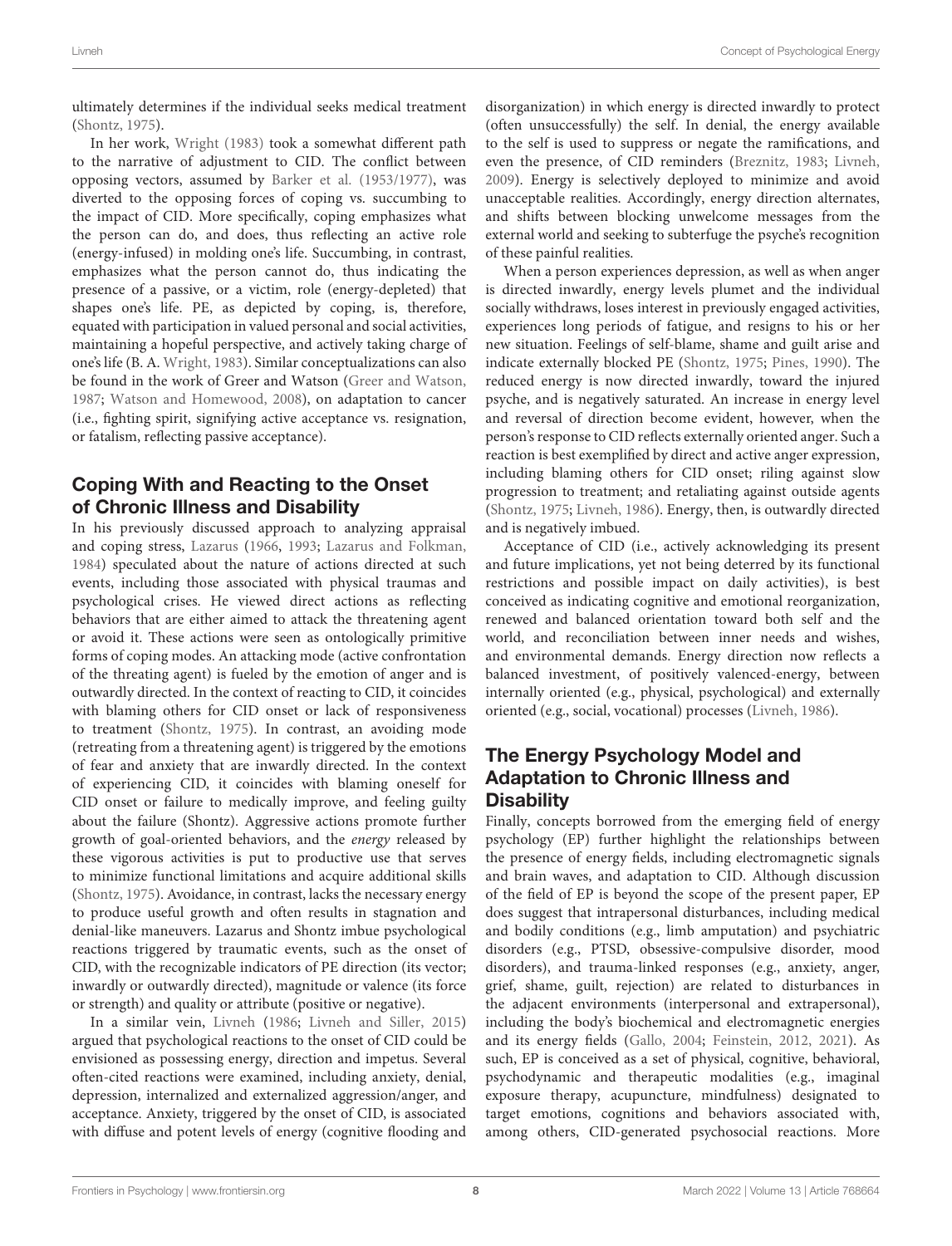specifically, EP employs a set of structured mechanisms, utilizing tapping on specific acupoints, during imaginal exposure, to produce electrical signals and subsequently reduce brain arousal [\(Feinstein,](#page-16-29) [2012\)](#page-16-29). EP's two most commonly employed experimental techniques, namely, Emotional Freedom Techniques and Thought Field Therapy, apply stimulation of (i.e., tapping on) sensitive skin regions to regulate stress and achieve personal transformation. Both are rooted in Eastern philosophy and the practice of acupuncture [\(Stapleton,](#page-17-24) [2014\)](#page-17-24). EP further maintains that a bidirectional causal link exists between the human body and mind, and energy fields [\(Leskowitz,](#page-16-31) [2014,](#page-16-31) [2018\)](#page-16-32). Biopsychosocial energy imbalance, or blockage, often follows physical and/or psychic trauma, and influences both body and mind and is directly responsible for the occurrence of both somatic (e.g., pain, discomfort) and psychological (e.g., PTSD, anxiety) symptoms. Phantom limb pain, often associated with traumatic limb amputation, is regarded by EP proponents as a typical example of blocked energy responsible for the appearance of both somatic pain and its psychic counterpart (PTSD). This type of pain is conceptualized as an energy sequela encompassing both physical and emotional traumas [\(Leskowitz,](#page-16-31) [2014\)](#page-16-31). A growing body of clinical and empirical literatures has now been accumulated, integrating time honored Eastern healing practices and contemporary scientific knowledge, to support the viability of EP as a useful, even if in need of further refinements, concept.

In sum, then, and adopting a broader and more philosophically spawned perspective, the existence of pre-CID psychosocial homeostasis, derived from years of life-informed fine-tuning must, following the shattering experience of personal trauma and CID onset, be abruptly reconfigured and extend to a larger and previously seldom tested life domains. Thus, earlier effective management of these life domains confronts both dilution (spreading over a larger number of domains) and uncertainty (some domains were previously underutilized). These newly experienced (and previously only minimally energyimporting) domains now surface, and must be confronted, because of the need to reduce CID's deleterious impact on one's life. These domains include, among others, health maintenance, pain management, medication administration, mobility training, and financial burden. Adopting an analogy, borrowed from the field of physics, it can be argued that following the onset of a sudden CID, the geometry of one's lifespace has been warped. This sense of psychological warping of the spatial structure (the environment within which the person functions) and of the perception of time flow, is an attempt to accommodate the myriad newly impinging physical, perceptual, proprioceptive, nociceptive, social and psychological forces that the individual must now cope with, and for which the reservoir of available energy may no longer be sufficient.

# THE MEASUREMENT OF PSYCHOLOGICAL ENERGY

The measurement of a construct as abstract and complex as PE presents researchers with a formidable task whose successful

dismantling requires much creativity and insight. Researchers appear to have been equal to the task. In this section, a review of the most commonly adopted measures of PE is attempted. A wide range of energy-measuring tools have been proposed. They can be conveniently grouped into the following five broad categories: (a) physiological indices, such as cardiovascular and glucose levels functioning; (b) subjective measures of PE that typically rely on perceived vitality, vigor, or their counterparts, namely, fatigue, exhaustion, burnout, and ego or energy depletion; (c) proxy measures derived from clinical/psychiatric indicators, such as depression, anxiety, and anger; (d) energy-linked measures, derived from more enduring personality characteristics, such as resilience, hardiness, locus of control, and self-efficacy; and (e) coping modes (with stress, adversity and CID) which, when viewed in the context of PE, suggest a conceptual resemblance to the operation of adaptive, effective, active and flexible coping skills and strategies, as well as between lower levels of PE and non-adaptive, ineffective, passive and inflexible coping strategies.

# Physiological Measures

Two primary measures have been suggested, namely, cardiovascular reactivity and blood glucose level. Other physiological indices of energy expenditure, less often employed, include galvanic skin response, respiration, and skin temperature [\(Altini et al.,](#page-15-18) [2014\)](#page-15-18). Cardiovascular reactivity refers to the responsiveness of such indicators as heart rate, systolic (and, less frequently, diastolic) blood pressure, and vasoconstriction, among others, to externally manipulated stimuli [\(Cacioppo](#page-15-19) [and Petty,](#page-15-19) [1982;](#page-15-19) [Wright,](#page-18-0) [1987;](#page-18-0) [Huang et al.,](#page-16-33) [2020\)](#page-16-33). These measures serve as indicators of the person's physiological state of readiness for action and energy mobilization. Support for this assumption has been garnered from animal studies, and research on human infants and adults [\(Wright,](#page-18-1) [1996;](#page-18-1) [Gendolla et al.,](#page-16-11) [2012\)](#page-16-11). Research on blood glucose levels has, similarly, supported the notion that efforts at self-regulation, such as managing conflicts between equally important motivations, results in drop of blood glucose levels (indicating reduced energy), and these reductions predict poorer behavioral performance in subsequent acts of self-regulation [\(Gailliot et al.,](#page-16-34) [2007;](#page-16-34) [DeWall et al.,](#page-15-20) [2008\)](#page-15-20). These researchers also demonstrated that when blood glucose level was restored (by sugary drinks), ego depletion levels (measured by behavioral indicators, such as willingness to help others, volunteering, etc.) were effectively neutralized. Further research, however, is needed to confirm the stipulated concepts underlying this theory.

# Proxy Psychiatric/Clinical Measures

Items derived from traditional psychiatric and psychological measures can be, and have been, used as proxy indicators of energy. Well beyond the scope of this paper to describe thoroughly, a brief mention of a few of these indicators is warranted. Examining the affective domain, [Ryan et al.](#page-17-25) [\(1995\)](#page-17-25), argued that subjective vitality (as a PE equivalent) should be negatively associated with certain indicators of depression, including anergia and amotivation, as well as perceived external locus of control. [Penninx et al.](#page-17-26) [\(2000\)](#page-17-26), in their discussion of emotional vitality argued that it is a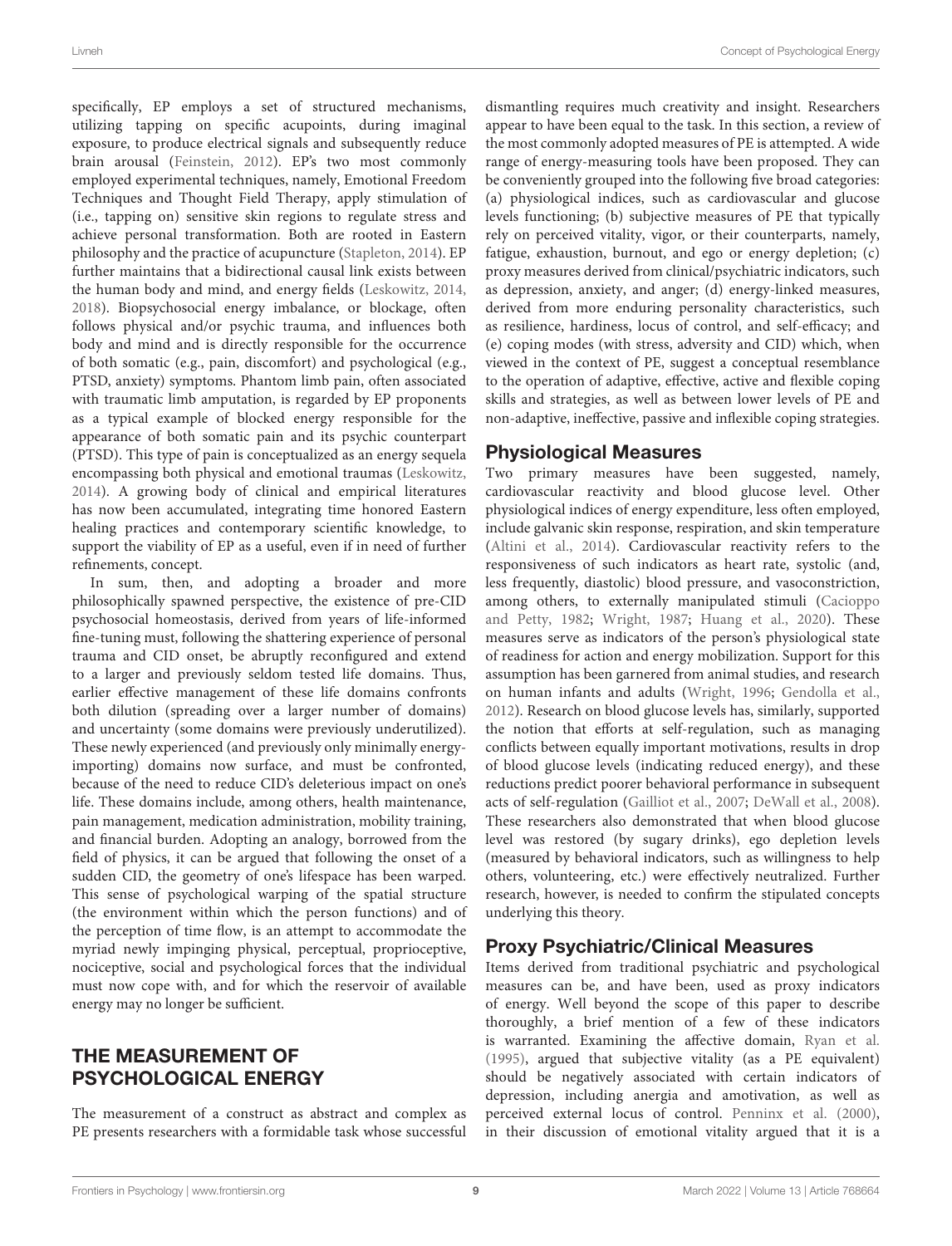product of both positive affect (i.e., mastery, happiness), as well as low negative affect (i.e., depression, anxiety). Many of the measured indicators of depression (e.g., loss of appetite, poor sleeping, getting tired easily, feeling powerless, having difficulty concentrating, experiencing decreased motor activity) and selected indicators of anxiety (e.g., dwelling on past mistakes, avoiding new or unfamiliar situations, avoiding challenges, withdrawing from social gatherings) could serve as proxies for low energy. In a similar vein, indicators of anger, or aggressive behavior, are traditionally regarded as conveying higher, albeit diffuse, arousal and energy levels [\(Siegel,](#page-17-27) [1986;](#page-17-27) [Spielberger and Reheiser,](#page-17-28) [2010\)](#page-17-28). Representative proxy indicators of elevated PE-linked anger could be observed in: (a) verbal manifestations (being argumentative, criticizing others, insulting or yelling at others); (b) physical manifestations (physically hitting others, breaking items, acting out frustrations); and (c) cognitive-affective manifestations (seeking revenge, feeling furious, harboring grudges).

# Self-Report Measures of Energy-Like **Constructs**

Among this heterogenous group of measures the following are reviewed: specific vitality and vigor indices, fatigue and exhaustion markers, and finally ego- and energy-depletion instruments, that address vitality and fatigue in specific settings, including health and occupational ones (see **[Table 2](#page-11-0)**).

#### Vitality and Vigor

Subjective vitality has been defined by [Ryan and Frederick](#page-17-12) [\(1997\)](#page-17-12) as "one's conscious experience of possessing energy and aliveness" (p. 530) and regarded it as an indicator of an organismic state of intrinsic motivation. They developed a 7-item subjective vitality scale (including both trait and state versions), whose psychometric soundness was supported by findings demonstrating its predicted association with measures of psychological well-being, self-actualization, selfdetermination, self-esteem, self-efficacy and body functioning (all positively), and psychological distress, depression, and anxiety (all negatively). It was also related to reports of having better body functioning and fewer physical symptoms. Decreased vitality was linked to higher levels of experienced pain, and was evident among chemotherapy-treated cancer patients [\(Ryan and](#page-17-12) [Frederick,](#page-17-12) [1997;](#page-17-12) [Ryan and Deci,](#page-17-0) [2008\)](#page-17-0).

Three additional psychosocial instruments that include items depicting vitality and vigor include the Profile of Mood States (POMS); [McNair et al.](#page-17-29) [\(1971\)](#page-17-29), and its abbreviated form, the Shorter Version POMS (SV-POMS; [Shacham,](#page-17-30) [1983\)](#page-17-30), the Mental Adjustment to Cancer (MAC) Scale [\(Greer and Watson,](#page-16-27) [1987;](#page-16-27) [Watson and Homewood,](#page-17-20) [2008\)](#page-17-20), and the Short Form of the Health Survey Questionnaire (SF-36 HSQ; [Ware and](#page-17-31) [Gandek,](#page-17-31) [1998;](#page-17-31) [World Health Organization,](#page-18-6) [2005\)](#page-18-6). Among its 65-item, 6-mood/affective states, adjective rating scale, the POMS includes measures of vigor-activity and fatigue-inertia. Numerous empirical studies have supported the validity and reliability, as well as the diagnostic utility, of the POMS vigor and fatigue scales (e.g., [O'Connor,](#page-17-32) [2004;](#page-17-32) [Bourgeois et al.,](#page-15-21) [2010\)](#page-15-21). The MAC focuses more squarely on adaptation to cancer. It is a 40-item, 5-subscale, self-report measure. One of its subscales, namely, fighting spirit indicates the availability of positive energy to combat the impact of cancer. In contrast, two other subscales, namely, helplessness/hopelessness and fatalism indicate the presence of depleted energy to manage the aftermath of cancer diagnosis. Ample empirical support of the clinical utility and validity of the MAC has been aggregated over the past four decades [\(Watson and Homewood,](#page-17-20) [2008\)](#page-17-20). Third, a health-related QOL-type scale, the SF-36 HSQ, provides relevant information on PE in the form of its Vitality scale (one of eight scales composing the SF-36 HSQ). Hundreds of studies have demonstrated the SF-36 HSQ's, and its Vitality scale's, viability and psychometric strengths, and consistently affirmed its capability to predict subjective well-being, and physical and social functioning among medical patients [\(O'Connor,](#page-17-32) [2004;](#page-17-32) [Bjorner et al.,](#page-15-22) [2007\)](#page-15-22).[5](#page-10-0)

Several researcher-improvised measures have also been reported. For example, in their investigation of the relationships among health status and major stressful life events, [DeLongis](#page-15-13) [et al.](#page-15-13) [\(1982\)](#page-15-13) adopted a revised version of the Health Status Questionnaire, which includes a subscale of respondents' perceived energy levels. Items focused mostly on physical energy indicators (e.g., sleep, fatigue, energy level). A composite score of "energy level" was created, and as hypothesized, was associated with health status (positively), as well as somatic symptoms and magnitude of daily hassles (negatively).

Finally, two visual analog techniques were applied to energy measurement. In the first, [Monk](#page-17-33) [\(1989\)](#page-17-33), proposed a visual analog scale to measure both global vigor and global affect. The measures yield separate summary scores for global vigor or global affect. Preliminary data on the measure's reliability and validity were provided by the author. A second visual analog measure [the Lee Fatigue and Energy Scales (VAS-F)] consists of bipolarly anchored descriptors that purport to assess both fatigue and energy [\(Lee et al.,](#page-16-35) [1991\)](#page-16-35). Support for the psychometric soundness of the VAS-F has been obtained among a wide range of medical samples, including people with sleep disorders, cancer, chronic illnesses and HIV/AIDS [\(Lerdal et al.,](#page-16-36) [2013\)](#page-16-36).

#### Fatigue and Exhaustion

Specific fatigue-assessing measures are also relevant here. They include, among others, the 3-subscale (physical, cognitive, and psychosocial) Modified Fatigue Impact Scale (MFIS; [Fisk et al.,](#page-16-37) [1994\)](#page-16-37) and the unidimensional Fatigue Severity Scale (FSS; [Krupp](#page-16-38) [et al.,](#page-16-38) [1989\)](#page-16-38). Fatigue measuring subscales, embedded in larger instruments also exist and include the 118-item, 10-subscale, Multiscore Depression Inventory, hosting a Fatigue subscale (MDI; [Berndt et al.,](#page-15-23) [1980\)](#page-15-23), and the PROMIS Fatigue Short Form (PROMIS-F-SF; [Cook et al.,](#page-15-24) [2011\)](#page-15-24). Empirical findings, obtained from various CID populations, have demonstrated the validity

<span id="page-10-0"></span><sup>5</sup>The Outcomes Measurement Information System (PROMIS), is a related instrument, developed to obtain self-reported health-related quality of life (HRQOL)? data from sociodemographic-diverse groups of people with a wide range of CIDs. Of the primary summary measures of physical and psychological well-being, the former provides data on fatigue, vitality, vigor and experienced. The latter, relatedly, provides information on respondents' life-satisfaction, emotional balance, self-concept, autonomy, mastery, optimism and locus of control, all reflective of various facets of PE [\(Hays et al.,](#page-16-39) [2009;](#page-16-39) [Jacobson et al.,](#page-16-40) [2020\)](#page-16-40).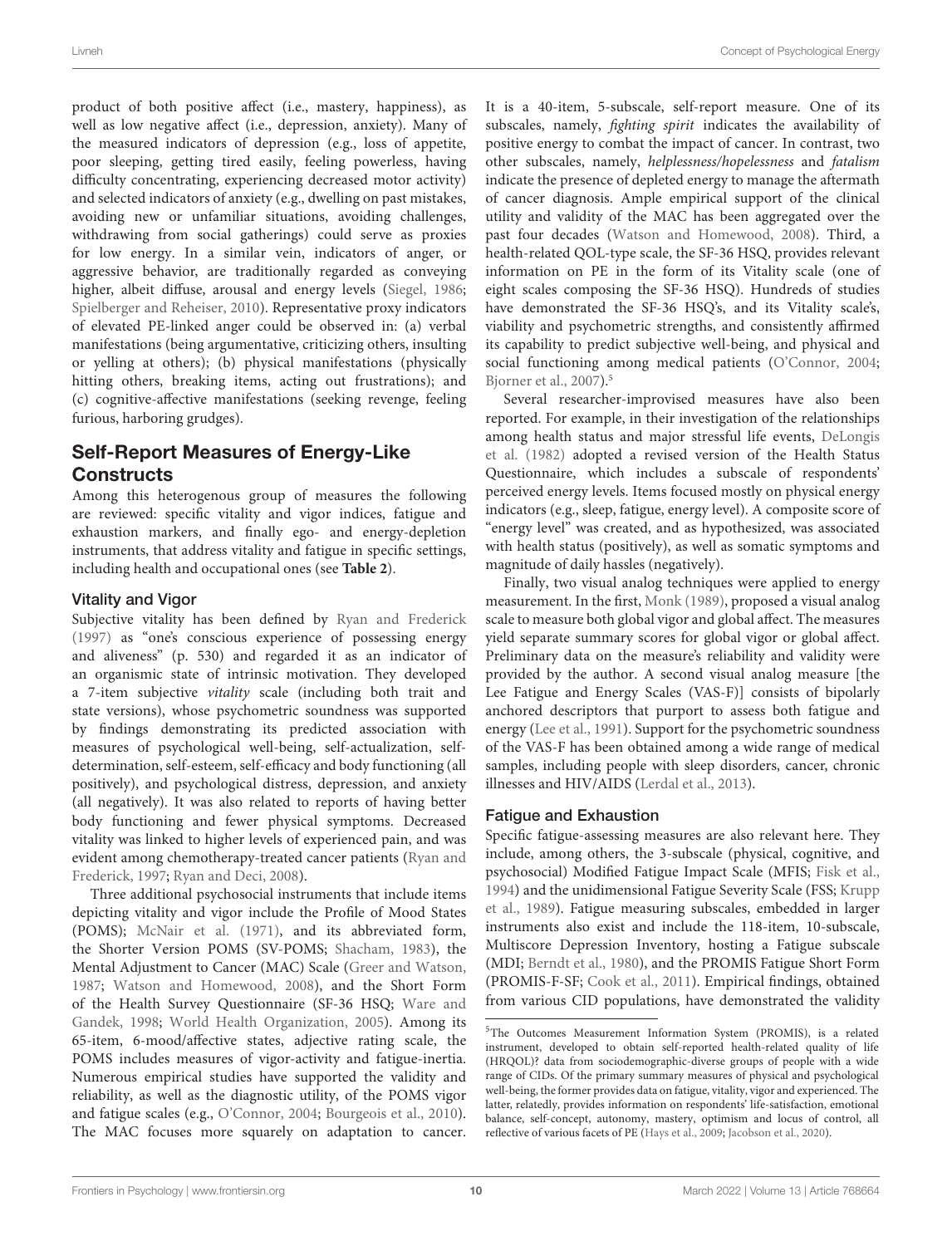and usefulness of these measures, including the hypothesized association to depression and maladaptive beliefs (positive), resilience and perceived physical health (negative; [Cook et al.,](#page-15-24) [2011;](#page-15-24) [Terrill et al.,](#page-17-34) [2016;](#page-17-34) [Bassi et al.,](#page-15-25) [2019\)](#page-15-25).

A promising measure of energy depletion is the Maastricht Questionnaire, developed to assess feelings of vital exhaustion [\(Appels et al.,](#page-15-26) [1987\)](#page-15-26), among Dutch survivors of myocardial infarction. Findings showed that feelings of vital exhaustion were significantly higher among MI survivors than in a control group. Additional support for the validity of the Vital Exhaustion construct was reported among burn-injured people [\(Fauerbach](#page-16-41) [and Perry-Parish,](#page-16-41) [2018\)](#page-16-41) who, following stressful therapeutic sessions, experienced reduced energy and increased levels of fatigue and helplessness.

#### Context-Specific Energy Measures

Finally, two context-specific, energy-measuring scales, focus on occupational settings. A Dutch measure, the Utrecht Work Engagement Scale, purports to provide scores on three workrelated dimensions, including vigor, dedication, and absorption, and serve as a global indicator of occupational well-being [\(Schaufeli et al.,](#page-17-35) [2002\)](#page-17-35). The scale is a 3-subscale, 17-item measure, one of which is a Vigor subscale. The scale's 3-factorial structure and temporal stability have been consistently supported [\(Mills](#page-17-36) [et al.,](#page-17-36) [2012\)](#page-17-36). The second measure, explores work burnout, and was developed by [Maslach and Jackson](#page-17-37) [\(1981;](#page-17-37) the Maslach Burnout Inventory). One of the inventory's four factors is titled "Emotional exhaustion," and is composed of items whose tone indicates feelings of being emotionally exhausted by one's work. The authors provide substantial support for the measure's reliability and validity.

# Personality- and Coping-Driven Energy-Equivalent Measures

Infrequently explored in the health and rehabilitation literature, energy-proxy indicators that reflect stable personality traits and characteristics are, nevertheless, potentially useful measures to consider. Although numerous examples of energy-proxy, or indirect, indicators (i.e., items and scales) from the literature can be provided, three notable ones (resilience, hardiness and locus of control) should be considered. First, resilience has been measured with the Connor-Davidson Resilience Scale (CD-RISC; [Connor and Davidson,](#page-15-14) [2003\)](#page-15-14). Among its 5-subscale, 25 item, self-report scale, the following items suggest energy content: "Can deal with whatever comes," and "best effort no matter what." Similarly, the Hardiness Scale [\(Bartone et al.,](#page-15-27) [1989\)](#page-15-27),

<span id="page-11-0"></span>

| <b>TABLE 2</b>   Primary measures of psychological energy.                            |                                             |                                                                                                                           |                                                                                                                                                                                                                            |  |  |
|---------------------------------------------------------------------------------------|---------------------------------------------|---------------------------------------------------------------------------------------------------------------------------|----------------------------------------------------------------------------------------------------------------------------------------------------------------------------------------------------------------------------|--|--|
| <b>Measure</b>                                                                        | <b>Contributing authors</b>                 | <b>Pertinent (sub)scales</b>                                                                                              | <b>Representative items</b>                                                                                                                                                                                                |  |  |
| Vitality scale                                                                        | Ryan and Frederick                          | Vitality (state and trait versions;<br>each 7 items)                                                                      | "I feel alive and vital"; "I don't feel very energetic"                                                                                                                                                                    |  |  |
| Profile of Mood States<br>(POMS); SV-POMS                                             | McNair, Lorr, and<br>Droppelman; Shacham    | Vigor-Activity scale (8 items);<br>Fatigue-Inertia scale (7 items)                                                        | VA = "active" "energetic" "vigorous"; $Fl = "worm out"$ "fatigued,"<br>"exhausted"                                                                                                                                         |  |  |
| Mental Adjustment to<br>Cancer (MAC) Scale                                            | Greer and Watson;<br>Watson and<br>Homewood | Fighting Spirit (16 items),<br>Helplessness/Hopelessness (6<br>items) and Fatalism (8 items)                              | $FS = "I won't let cancer beat me, I'm trying everything to get$<br>better"; $H/H =$ "There is nothing they can do, I'm finished"; $F =$ "It's<br>cancer, I don't dwell on it, try not to think about it"                  |  |  |
| The Short-Form-36 Health<br><b>Survey Questionnaire</b><br>(SF-36 HSQ)                | Ware and Gandek                             | Vitality Scale (4 items)                                                                                                  | "Did you feel full of pep?"; "Did you feel worn out?"                                                                                                                                                                      |  |  |
| Modified Fatique Impact<br>Scale (MFIS)                                               | Fisk et al.                                 | 3 fatigue subscales (physical,<br>cognitive, psychosocial; 21 items)                                                      | "I have been less alert"; "I have needed to rest more often or for<br>longer periods"                                                                                                                                      |  |  |
| Fatique Severity Scale (FSS)                                                          | Krupp et al.                                | Fatique (or Energy Level) Scale (9<br>items)                                                                              | "My motivation is lower when I am fatigued"; "Fatigue interferes with<br>my work, family, or social life"                                                                                                                  |  |  |
| Multiscore Depression<br>Inventory (MDI)                                              | Berndt, Petzel, and<br>Berndt               | Fatigue subscale (12 items)                                                                                               | "It seems like I am always tired"; "My energy level is usually high"                                                                                                                                                       |  |  |
| PROMIS-Fatique-SF                                                                     | Cook, Molton, and<br>Jensen                 | Fatique Scale (10 items)                                                                                                  | "I feel fatiqued"; "I have to limit my social activity because I'm tired"                                                                                                                                                  |  |  |
| Visual Analoque Scale for<br>Global Vigor and Global<br>Affect (VAS GV and VAS<br>GA) | Monk                                        | 1 scale, Visual Analogue Vigor<br>Scale (4 items)                                                                         | "How alert do you feel?"; "How sleepy do you feel?"                                                                                                                                                                        |  |  |
| Lee Fatigue and Energy<br>Scales (VAS-F)                                              | Lee, Hicks, and<br>Nino-Murcia              | 2 scales, 18-item, bipolarly<br>anchored, Visual Analogue Scales;<br>Fatigue (13 items) and Energy (5<br>items) subscales | $F = "Not at all tired–extremely tired"; "Moving my body is no effort$<br>at all" $-$ "moving my body is a tremendous chore"; $E =$ "Not at all<br>energetic-extremely energetic"; "Not at all active-extremely<br>active" |  |  |
| Maastricht Questionnaire                                                              | Appels, Hoppener, and<br>Mulder             | 1 Scale, Vital Exhaustion,<br>trichotomically structured (21 items)                                                       | "Do you often feel tired?"; "Do you have the feeling that you can't<br>cope?"                                                                                                                                              |  |  |
| Utrecht Work Engagement<br>Scale                                                      | Schaufeli                                   | 3 work-related dimensions; 1 Vigor<br>subscale (6 items)                                                                  | "At my work, I feel that I am bursting with energy"; "At my job, I feel<br>strong and vigorous"                                                                                                                            |  |  |
| Maslach Burnout Inventory                                                             | Maslach and Jackson                         | 4-factor inventory; 1 Emotional<br>Exhaustion subscale (9 items)                                                          | "I feel emotionally drained from my work"; "I feel used up at the end<br>of the work day"                                                                                                                                  |  |  |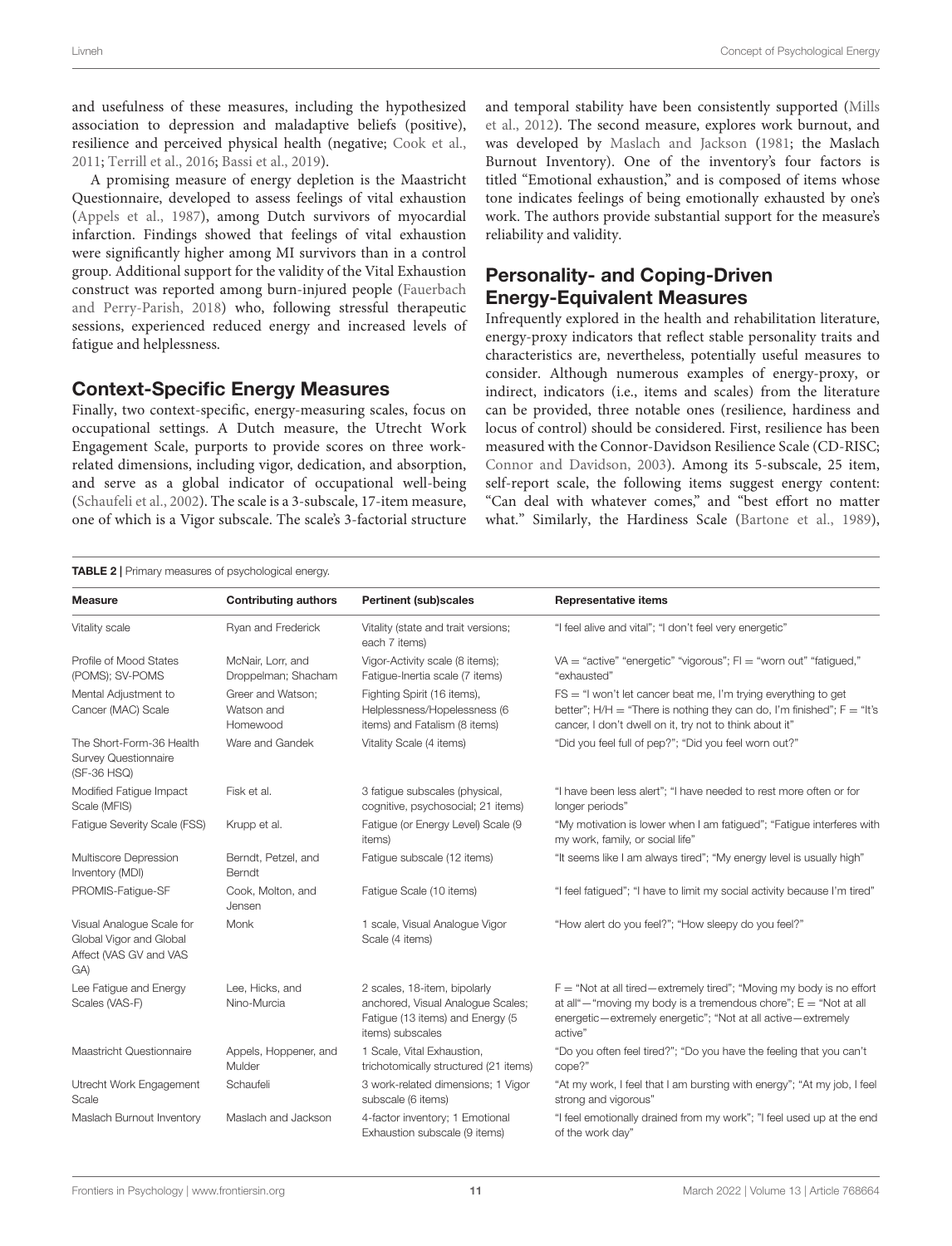a 45-item, self-report scale, was developed to tap the three components of hardiness, namely, commitment, control, and challenge. Items reflective of energy-like qualities include "by working hard you can always achieve your goals," and "I often wake up eager to take up my life wherever it left off." Finally, the Internal-External Locus of Control Scale (IE-LOCS; [Rotter,](#page-17-38) [1966\)](#page-17-38), is a widely used unidimensional, 2-item paired, measure of generalized expectancies regarding the causation of outcomes. Examples of items indicating internal (i.e., the person's own actions and attributes determine the experiences depicted in the item), include "becoming a success is a matter of hard work," and "when I make plans, I'm almost certain that I can make them work."

An additional source of energy-implicating measures can be found in the vast literature on coping with adversity, trauma, stress, and CID onset. Indicators of both adaptive (or effective), as well as non-adaptive (or non-effective) coping strategies may be regarded as reflective of availability, or lack thereof, of PE to manage stressful events [\(Lazarus and](#page-16-2) [Folkman,](#page-16-2) [1984;](#page-16-2) [Rozanski and Kubzansky,](#page-17-39) [2005;](#page-17-39) [Martz and](#page-17-40) [Livneh,](#page-17-40) [2007\)](#page-17-40). For example, [Rozanski and Kubzansky](#page-17-39) [\(2005\)](#page-17-39) argued that a sense of vitality, which they viewed as a composite of positive energy and positive emotions, is directly linked to effective coping skills (manifesting coping flexibility) and emotional well-being (manifested by psychological competence and emotional flexibility). They further maintained that various physical (e.g., medical impairment) and psychological (e.g., stress, poor coping skills, negative emotions) factors act to deenergize the individual. Positive emotions and effective coping skills, in contrast, provide positive energy. The ability to flexibly adopt a wide range of adaptive coping strategies (e.g., problemsolving, emotional regulation, social support seeking), and finetune them in accordance with the controllability, predictability and manageability of the situation serves to both increase one's positive energy, as well as maximize the prospects of achieving emotional well-being and improved QOL [\(Martz and Livneh,](#page-17-40) [2007\)](#page-17-40). It stands to reason, then, that scale items reflecting adaptive and flexible coping strategies (e.g., "thought of different ways to deal with the problem," "made a plan of action and followed it") should be associated with higher levels of PE, while those indicating non-adaptive and inflexible strategies (e.g., "kept away from people," "tried to deny how serious the problem really is") would be linked to low and negative energy.<sup>[6](#page-12-0)</sup> Further research, however, is needed to provide incontrovertible evidence in support of these speculations.

# PHYSICAL AND PSYCHOLOGICAL ENERGY: FURTHER THOUGHTS

The manifestation of physics-informed energy, in its several forms, within the field of psychology in general, and psychosocial adaptation to trauma, crisis, and CID onset more specifically,

should not come as a surprise to theoreticians and researchers. Although speculative in nature, the broad similarities between energy, as observed in physics, and a number of its psychological counterparts, will be briefly explored in this concluding section.

# Parallels Between Physical Energy Forms and Psychological Constructs

Among the many forms of energy described by physicists, potential, gravitational and kinetic energy are the most commonly encountered. By potential energy physicists refer to energy available for doing work. It is, therefore, energy stored in objects, and as objects fall (gravitationally induced) their potential energy is converted into kinetic energy, that is motion [\(Krauss,](#page-16-42) [2012\)](#page-16-42). In psychology, the equivalent of potential energy refers to energy (e.g., vitality, vigor, motivation) stored in positively valenced personality traits and resources that serve to combat stress, trauma and adversity. They include constructs such as hope, optimism, self-esteem, self-efficacy, resilience, sense of coherence, mastery, and hardiness (see earlier discussion). These relatively stable, positively valenced characteristics are implicated in providing the engine necessary to fuel life functioning. A second form of energy, gravitational energy, is a derivative of potential energy, and refers to the mutual energy exerted by two (or more) massive objects on each other. It is the potential energy stored in a gravitational field in which these objects are located. When an object falls down in a gravitational field, energy is released. Gravitational energy, therefore, is always negative in nature [\(Krauss,](#page-16-42) [2012\)](#page-16-42). When viewed from the psychological perspective of confronting trauma and crisis, gravitational energy takes the form of the energy released by the impact of the traumatic experiences (e.g., CID; negatively valenced). The psychological (gravitational and negative) energy generated by the impact can be equated with what models, such as illness intrusiveness [\(Devins et al.,](#page-15-28) [1983;](#page-15-28) [Devins,](#page-15-29) [2010\)](#page-15-29), disability centrality [\(Bishop,](#page-15-30) [2005\)](#page-15-30), illness centrality [\(Charmaz,](#page-15-31) [1983\)](#page-15-31), illness self-concept injury [\(Morea et al.,](#page-17-42) [2008\)](#page-17-42), survivor centrality [\(Helgeson,](#page-16-43) [2011\)](#page-16-43), injury centrality [\(Shiloh et al.,](#page-17-43) [2014\)](#page-17-43), disability self-concept [\(Bogart,](#page-15-32) [2014\)](#page-15-32), and (negative) illness selfrepresentations [\(Leventhal et al.,](#page-16-44) [1997\)](#page-16-44) view as the perceived psychological magnitude of CID. Indeed, the psychological impact experienced by an individual, following the onset of CID, can be regarded as a set of disruptions of, and upheavals (e.g., negatively valenced energy) affecting, one's self-concept, subjective well-being, life style, daily activities, functional level, and anticipated therapeutic outcomes. A final energy-linked form is that of kinetic energy. Its primary manifestation is motion. It indicates an energy transferred to an object, and thus setting the object in motion [\(Krauss,](#page-16-42) [2012\)](#page-16-42). The equivalent of such energy transfer from a source to an object, in the field of psychology, can be found in energy infused into launching of appraisal modes and coping strategies to minimize the impact of trauma, crisis, and adversity. The valence of the released energy determines the outcomes accomplished. Positively valenced energy is associated with the deployment of adaptive or effective coping strategies (e.g., planning, problem-solving, seeking social support), while negatively valenced energy is linked to launching non-adaptive

<span id="page-12-0"></span><sup>6</sup>These items were selected, in a slightly revised format, From the Coping Responses Inventory [\(Moos,](#page-17-41) [1993\)](#page-17-41) to represent approach (mostly effective, adaptive) coping responses and avoidance (mostly ineffective, non-adaptive) coping responses, respectively.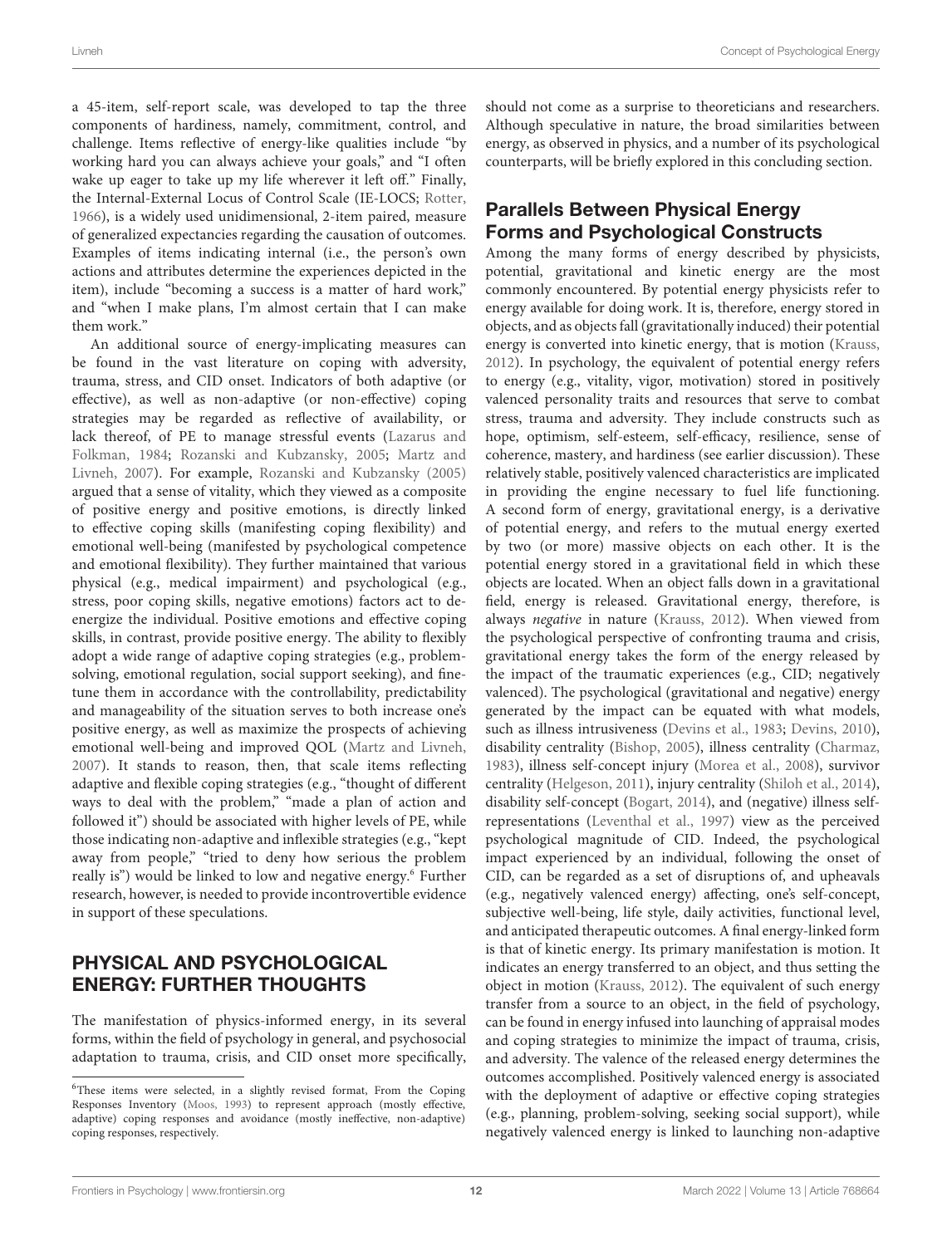or non-effective coping strategies (e.g., avoidance, behavioral disengagement, wishful thinking; [Martz and Livneh,](#page-17-40) [2007\)](#page-17-40).

## The Dimensions of Psychological Energy

Structurally, PE is comprised of at least three quasi-independent dimensions. These include: direction, quality (or nature), and magnitude.

#### Direction

Psychological energy can be directed inwardly or outwardly. As discussed earlier, internally oriented PE indicates energy whose vector points toward an object (the individual). In contrast, externally oriented PE is manifested as a vector pointing toward the environment (away from the individual). Examples of inwardly directed, coping-linked energy, include self-controlling, positive reappraisal, self-blaming, and wishful thinking; and among CID-triggered psychological reactions, anxiety, depression, and shame, indicate internally oriented PE. In contrast, outwardly directed coping energy efforts include confronting, seeking social support, other-blaming, and direct action, while CID-triggered responses of anger and aggressive behavior, also reflect externally oriented PE.

#### **Quality**

Psychological energy can also be depicted by its inherent qualitydefining characteristics. In physics, quality is, at best, vaguely understood, and typically refers to the type or form of energy described (e.g., potential, kinetic). In psychology, the term refers to a degree of attractiveness, pleasantness or positiveness of an event, experience, or activity. Efforts associated with positive PE refer to those directed at managing or defusing the impact and implications of a traumatic experience, including CID. In contrast, efforts linked to negative PE are those seeking to avoid, deny, or subterfuge the authenticity and impact of traumatic events. Examples of positively saturated coping strategies include planful problem-solving, emotional control, seeking social support, and cognitive restructuring, while acceptance and meaning finding, indicate positively toned psychological reactions. Examples of negatively saturated coping strategies, include wishful thinking, avoidance, social withdrawal, and substance use, while anxiety and anger represent negatively toned psychological responses.

### Magnitude

Energy, and PE, can also be defined by their strength or valence. Unlike the first two qualities which are essentially dichotomous in nature (internal vs. external orientation, positivity vs. negativity in character), magnitude obeys a continuous scale of values, ranging from low or weak to high or extreme. Energy levels on this scale, range, for denial, from partial or mild denial to extreme or complete denial [\(Breznitz,](#page-15-17) [1983;](#page-15-17) [Kortte and](#page-16-45) [Wegener,](#page-16-45) [2004\)](#page-16-45), for acceptance (periodically referred to as acknowledgment), from passive to active acceptance [\(Shontz,](#page-17-3) [1975;](#page-17-3) [Livneh,](#page-17-44) [2021\)](#page-17-44), and for non-adaptive coping, such as substance abuse, from minor (e.g., occasional social alcohol drinking; use of recreational drugs) to major (e.g., daily alcohol drinking; use of hard drugs). More complex, multilayered

constructs such as illness intrusiveness, disability centrality, and illness self-representations, could be assessed through their impact on one's LS and daily functioning. Accordingly, they may range from minor or partial (e.g., illness intrusiveness' impact on one's LS is mostly successfully contained) to major or extensive (e.g., illness intrusiveness affects most life domains and functional areas, and is practically uncontained).

# Conservation of Energy

Underlying the law of conservation of energy, in physics, is the principle that energy (in an isolated system) cannot be destroyed or created, over time. However, it can be altered among various forms of energy, for example, between potential and kinetic energies, or thermal and mechanical energies [\(Krauss,](#page-16-42) [2012\)](#page-16-42). In biology, or more specifically the human body, conservation of energy takes a somewhat different form, since living organisms are not isolated systems but are interactive with their external environments [\(Davies,](#page-15-3) [2019\)](#page-15-3). Four forms of energy fuel the functioning of most living organisms, and maintain a quasistable energy level. These include: (a) thermal (body temperature regulation), (b) mechanical (ambulation, position alterations), (c) chemical (molecular and cellular functioning), and (d) electrical (neural conductivity and cerebral activity; [Davies,](#page-15-3) [2019\)](#page-15-3). This principle, however, loses its effect when applied to PE. Life events such as stresses, crises, and traumas are often unpredictable, follow widely different trajectories, and require a substantial and often fluctuating deployment of input and output of PE. In the context of an open system, in which life exists and consciousness prevails, an orthodoxly applied principle of energy conservation is superfluous. However, since the pioneering reflections of [Lewin](#page-16-4) [\(1935\)](#page-16-4), the literature has strongly suggested that PE obeys the rules of energy conservation and being of limited capacity. The theories, discussed earlier, of [Selye](#page-17-11) [\(1975;](#page-17-11) the general adaptation syndrome), [Hobfoll](#page-16-1) [\(1989;](#page-16-1) COR, including energy), [Brehm et al.](#page-15-9) [\(1983;](#page-15-9) energy mobilization), [Baumeister](#page-15-1) [\(2002,](#page-15-1) [2003;](#page-15-10) self-regulation/control), and [Ryan and Deci](#page-17-0) [\(2008;](#page-17-0) self-determination), all posit the existence of boundaries on the expenditure and replenishment of PE (at times, referred to as vitality, vigor, etc.). More specifically, all theories advocate the following: (a) individuals (and organisms, in general) possess a limited, finite and depletable amount of energy (resources, reservoir); (b) stressful events tax the energy reservoir and eventually deplete it, and the onset of CID broadens the range of experienced stresses and losses, thus further reducing the energy reservoir; (c) continuously mobilized coping efforts, triggered by stressful and traumatic events, further deplete energy resources; (d) when energy resources are threatened, or are substantially reduced, stress ensues, thus creating a vicious cycle, requiring more active (problem-focused) coping efforts to manage the stress, which in turn further deplete the energy reservoir; (e) self-controlling, psychologically restrictive, activities serve to exhaust and deplete energy resources; (f) personal needs, wishes, values and goals fuel PE, and its psychological counterparts, arousal and motivation; and (g) PE, comprised of subjective feelings of vitality, vigor, and being active, is linked to emotional well-being and perceived lifesatisfaction.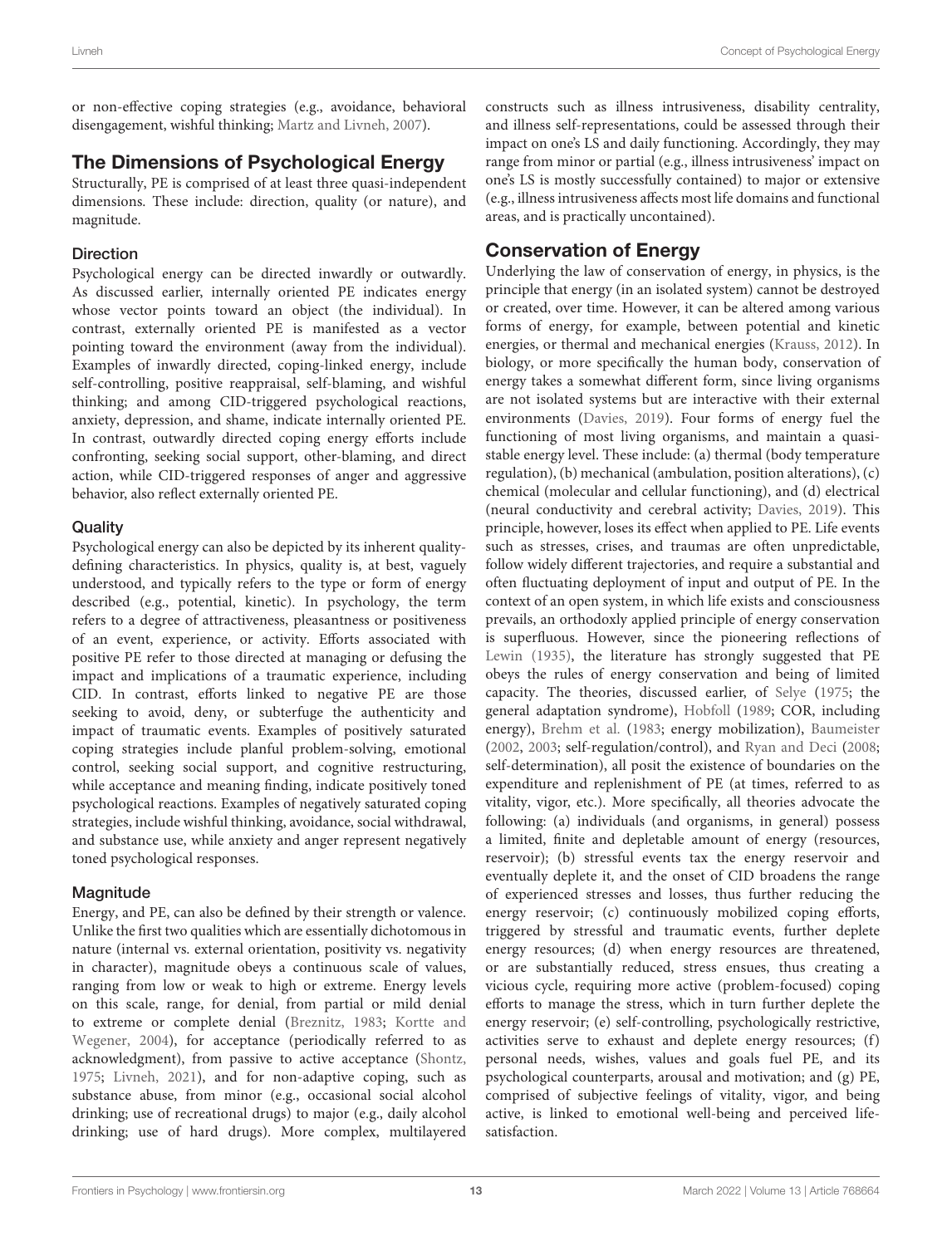An additional clinical manifestation, often reported among survivors of traumatic experiences and sudden onset CIDs, is that of denial. In contrast to the energy-depleted states of clinical depression or anxiety, the adoption (mostly unconscious) of denial suggests an alternating inwardly and outwardly directed energy, comprised of suppression and negation of one's CID, its extent, severity and future implications [\(Breznitz,](#page-15-17) [1983;](#page-15-17) [Horowitz,](#page-16-46) [1983;](#page-16-46) [Livneh,](#page-17-21) [1986,](#page-17-21) [2009\)](#page-17-23). Denial-bound energy processing is a complex, multifactorial, and posing an almost insurmountable measurement challenge. It can be speculated that denial results in a certain amount of energy deployed to protect the self from the threatening realization of a lifealtering loss or traumatic event. Psychodynamically oriented models (e.g., [Shanan,](#page-17-45) [1989\)](#page-17-45), likewise, suggest that denial is a necessary mechanism toward internal redeployment of psychic energy, and its reinvestment in new personal and interpersonal pursuits, thus leading to future energy-efficient engagement, and eventually adaptation. Such energy possesses both quantitative (magnitude, direction) and qualitative (nature, attribute) properties. Further research, however, is required to better understand the relationships between the often empiricism-defying nature of denial and PE.

### Reviewing Adaptation to Chronic Illness and Disability Constructs Through the Prism of Psychological Energy

Several of the constructs employed by health, rehabilitation and crisis and trauma psychologists can be, conveniently, decomposed into the three primary dimensions of PE (i.e., direction, quality and magnitude).<sup>[7](#page-14-0)</sup> Such a dimensional decomposition may have both clinical and research merits.

For example, constructs linked to adaptation to CID can be broadly classified under the following domains: (a) appraisal (i.e., pre-coping modalities, such as harm/loss, threat and challenge); (b) meta- and specific- coping strategies (e.g., engagement and disengagement coping as representative of broader or higher order strategies; planning and avoidance as reflective of specific or first order strategies); (c) quasi-coping modes (e.g., benefit finding, meaning making, posttraumatic growth); (d) perceptions of CID impact (e.g., illness intrusiveness, disability centrality, illness self-perceptions); (e) mostly enduring personality traits or attributes (e.g., resilience, neuroticism, optimism vs. pessimism, hope); and (f) "raw" psychological responses to trauma, crisis and loss (i.e., anxiety, depression, anger; [Livneh,](#page-17-44) [2021\)](#page-17-44). For example, a construct such as problem-focused coping can be decomposed into its three constituent energy elements as follows: (a) direction: externally oriented; (b) quality: positive/adaptive (in the majority of cases); (c) magnitude: medium to high. Similarly, a construct such as depression can be subclassified into the following elements: (a) direction: internally oriented; (b) quality: negative/non-adaptive; (c) magnitude: variable (depression can range from mild to severe, however, its magnitude can be specified in individual cases). Finally, a more intricate construct such as posttraumatic growth can be considered as composable into: (a) direction: both internally and externally oriented, as inferred from its functional components (e.g., spiritual change and relating to others, respectively); (b) quality: positive/adaptive (although pseudo-growth due to the operation of mechanisms such as wishful thinking and denial must also be considered); (c) magnitude: variable [as measured by the PTG Inventory [\(Tedeschi and Calhoun,](#page-17-46) [1996\)](#page-17-46), and ranging from low to high].

# SUMMARY

In this paper, the construct of PE was examined. The origins of this construct can be traced back to the seminal contributions of Sigmund Freud, Kurt Lewin, and Hans Selye, during the early and middle of the 20th century. They perceived PE as reflective of certain inherent psychic drives and forces that obey the principle of energy conservation. However, this functionally conserved energy, may undergo dynamic alterations, and in an open system such as human life, can be transformed into physical, behavioral and psychological (emotional, cognitive) energies, and, therefore, subject to temporary depletion, or exhaustion, and in need of replenishment, due to one's finite and restricted reservoir of energy. Later contributors further expanded upon the nature and mobilization of PE, and equated it with such constructs as vigor, vitality, motivation, productivity, directed action, need satisfaction, and goal pursual. Energy depletion has also intimated depletion of personal/ego resources. Stressful and traumatic situations, as well as overextended use of coping efforts were also regarded as personal resourcedepleting events. These resources, however, were believed to be replenishable, by physical, psychological and social means. The belief in the existence of PE resources and operations, was further buoyed by the emergence of the field of positive psychology. Constructs such as resilience, sense of coherence, self-efficacy, hardiness, and personal growth, although not necessarily and causally spawned by this field, nevertheless, are conceptually linked to the availability and positive contributions afforded by energy resources.

Psychological energy has been, likewise, intimately associated with dynamic frameworks of adaptation to CID. Earlier psychosomatically derived contributions, suggested that, following the onset of CID, the ensued psychosocial dynamics is best characterized by diametrically opposed forces, or vectors. These forces indicate the tension created by the tugof-war between repelling forces (indicating negative valence, such as avoidance of diagnostic implications) and attracting forces (indicating positive valence, such as seeking health and returning to normalcy), following CID onset. A second, clinically informed, atheoretical, framework focuses on the direction and magnitude of post-CID psychological reactions, charted by these energy forces. These energy-driven, vector-like reactions are viewed as being either internally oriented (in depression, anxiety), or externally oriented (in anger). A more balanced

<span id="page-14-0"></span><sup>7</sup>Time could also be considered as an ingredient of such an analysis, although less persuasively, ranging from (a) past-oriented (i.e., energy mostly emanates from, or is stored in, past events, experiences and crises/traumas); (b) present-oriented (i.e., energy is available for current activities and needs); and (c) future-oriented (i.e., energy is anticipated to be freed for future goals and long-term pursuits).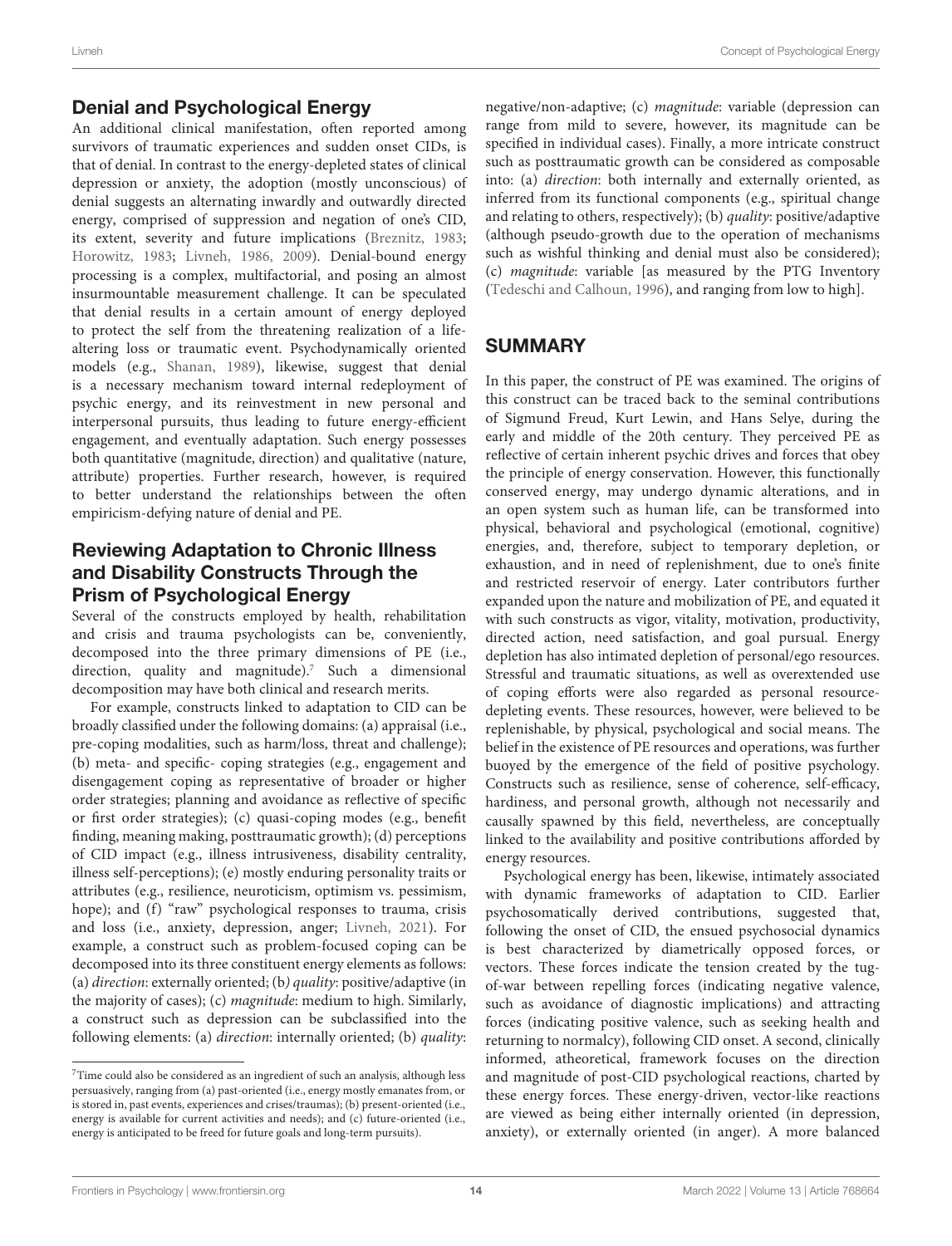Another area, in need of further conceptual and empirical refinement, centers around the numerous, but epistemologically frail, efforts to measure PE resources and dynamics. These efforts rely on a wide range of physiological, clinical, behavioral, perceptual and quasi-personality-linked PE indicators. Although showing much promise, these measures require a more streamlined, informant-supported, cross-disciplinary effort to examine their convergent validity and clinical utility. Finally, to better understand the complex relationships between physicsoriginated energy and PE, future research must explore: (a) the symmetries (or asymmetries) between the different forms of time-honored physical energy and their PE counterparts,

#### **REFERENCES**

- <span id="page-15-18"></span>Altini, M., Penders, J., Vullers, R., and Amft, O. (2014). Personalizing energy expenditure estimation using physiological signals normalization during activities of daily living. Physiol. Meas. 35, 1797–1811. [doi: 10.1088/0967-3334/](https://doi.org/10.1088/0967-3334/35/9/1797) [35/9/1797](https://doi.org/10.1088/0967-3334/35/9/1797)
- <span id="page-15-15"></span>Antonovsky, A. (1987). Unravelling The Mystery Of Health: How People Manage Stress And Stay Well. San Francisco, CA: Jossey-Bass.
- <span id="page-15-26"></span>Appels, A., Hoppener, P., and Mulder, P. (1987). A questionnaire to assess premonitory symptoms of myocardial infarction. Int. J. Cardiol. 17, 15–24. [doi: 10.1016/0167-5273\(87\)90029-5](https://doi.org/10.1016/0167-5273(87)90029-5)
- <span id="page-15-16"></span>Bandura, A. (1986). Social Foundations Of Thought And Action. Hoboken, NJ: Prentice-Hall.
- <span id="page-15-6"></span>Barker, R. G., Wright, B. A., Meyerson, L., and Gonick, M. R. (1953/1977). Adjustment To Physical Handicap: A Survey Of The Social Psychology Of Physique And Disability (rev. ed.). New York, NY: Social Science Research Council. [doi: 10.1037/e454932004-001](https://doi.org/10.1037/e454932004-001)
- <span id="page-15-27"></span>Bartone, P., Ursano, R. J., Wright, K. M., and Ingraham, L. H. (1989). The impact of a military air disaster on the health of assistance workers. J. Nervous Ment. Dis. 177, 317–328. [doi: 10.1097/00005053-198906000-00001](https://doi.org/10.1097/00005053-198906000-00001)
- <span id="page-15-25"></span>Bassi, M., Grobberio, M., Negri, L., Cilia, S., Minacapelli, L., Niccolai, C., et al. (2019). The contribution of illness beliefs, coping strategies, and social support to perceived physical health and fatigue in multiple sclerosis. J. Clin. Psychol. Med. Settings 28, 149–160. [doi: 10.1007/s10880-019-09692-6](https://doi.org/10.1007/s10880-019-09692-6)
- <span id="page-15-1"></span>Baumeister, R. F. (2002). Ego depletion and self-control failure: an energy model of the self's executive function. Self Identity 1, 129–136. [doi: 10.1080/](https://doi.org/10.1080/152988602317319302) [152988602317319302](https://doi.org/10.1080/152988602317319302)
- <span id="page-15-10"></span>Baumeister, R. F. (2003). Ego depletion and self-regulation failure: a resource model of self-control. Alcoholism 27, 281–284. [doi: 10.1097/01.ALC.0000060879.](https://doi.org/10.1097/01.ALC.0000060879.61384.A4) [61384.A4](https://doi.org/10.1097/01.ALC.0000060879.61384.A4)
- <span id="page-15-0"></span>Baumeister, R. F., and Vohs, K. D. (2007). Self-regulation, ego depletion, and motivation. Soc. Pers. Psychol. Compass 1, 115–128. [doi: 10.1111/J.1751-9004.](https://doi.org/10.1111/J.1751-9004.2007.00001.X) [2007.00001.X](https://doi.org/10.1111/J.1751-9004.2007.00001.X)
- <span id="page-15-12"></span>Baumeister, R. F., Faber, J. E., and Wallace, H. M. (1999). "Coping and ego depletion: recovery after the coping process," in Coping: The Psychology Of What Works, ed. C. R. Snyder (Oxford: Oxford University Press), 50–69.
- <span id="page-15-11"></span>Baumeister, R. F., Heatherton, T. F., and Tice, D. M. (1994). Losing Control: How And Why People Fail At Self-Regulation. Cambridge, MA: Academic Press.
- <span id="page-15-23"></span>Berndt, D. J., Petzel, T. P., and Berndt, S. M. (1980). Development and initial evaluation of a multiscore depression inventory. J. Pers. Assess. 44, 396–403. [doi: 10.1207/s15327752jpa4404\\_10](https://doi.org/10.1207/s15327752jpa4404_10)
- <span id="page-15-30"></span>Bishop, M. (2005). Quality of life and psychosocial adaptation to chronic illness and disability: preliminary analysis of a conceptual and theoretical synthesis. Rehabil. Couns. Bull. 48, 219–231. [doi: 10.1177/00343552050480040301](https://doi.org/10.1177/00343552050480040301)
- <span id="page-15-22"></span>Bjorner, J. B., Wallenstein, G. V., Martin, M. C., Lin, P., Blaisdell-Gross, B., and Tak Piech, C. (2007). Interpreting score differences in the SF-36 Vitality scale: using clinical conditions and functional outcomes to define the minimally important difference. Curr. Med. Res. Opin. 23, 731–739. [doi: 10.1185/030079907x178757](https://doi.org/10.1185/030079907x178757)

including the temporal-spatial dimensions inherent in both physical and PEs (direction, quality, magnitude, duration); (b) the fuzzy, yet promising, construct of energy conservation, and its relationships to traumatic events and life-changing CIDs; and (c) any higher-order levels of analysis that seek to investigate, in more detail, the process of adaptation to traumatic experiences, including CID onset, and using PE as their primary driving force.

#### AUTHOR CONTRIBUTIONS

The author confirms being the sole contributor of this work and has approved it for publication.

- <span id="page-15-32"></span>Bogart, K. R. (2014). The role of disability self-concept in adaptation to congenital or acquired disability. Rehabil. Psychol. 59, 107–115. [doi: 10.1037/a0035800](https://doi.org/10.1037/a0035800)
- <span id="page-15-21"></span>Bourgeois, A., LeUnes, A., and Meyers, M. (2010). Full-scale and short-form of the Profile of Mood States: a factor analytic comparison. J. Sport Behav. 33, 355–376.
- <span id="page-15-9"></span>Brehm, J. W., Wright, R. A., Solomon, S., Silka, L., and Greenberg, J. (1983). Perceived difficulty, energization, and the magnitude of goal valence. J. Exp. Soc. Psychol. 19, 21–48. [doi: 10.1016/0022-1031\(83\)90003-3](https://doi.org/10.1016/0022-1031(83)90003-3)
- <span id="page-15-8"></span>Brehm, S. S., and Brehm, J. W. (1981). Psychological Reactance: A Theory Of Freedom And Control. Cambridge, MA: Academic Press.
- <span id="page-15-17"></span>Breznitz, S. (1983). "The seven kinds of denial," in The Denial Of Stress, ed. S. Breznitz (New York, NY: International Universities Press), 257–280.
- <span id="page-15-19"></span>Cacioppo, J. T., and Petty, R. E. (eds) (1982). Perspectives In Cardiovascular Psychophysiology. New York, NY: Guilford.
- <span id="page-15-2"></span>Carroll, S. (2016). The Big Picture: On The Origins Of Life, Meaning, And The Universe Itself. New York, NY: Dutton.
- <span id="page-15-31"></span>Charmaz, K. (1983). Loss of self: a fundamental form of suffering in the chronically ill. Sociol. Health Illness 5, 168–195. [doi: 10.1111/1467-9566.ep10491512](https://doi.org/10.1111/1467-9566.ep10491512)
- <span id="page-15-14"></span>Connor, K. M., and Davidson, J. R. T. (2003). Development of a new resilience scale: the connor-davidson resilience scale. Depression Anxiety 18, 76–82. [doi:](https://doi.org/10.1002/da.10113) [10.1002/da.10113](https://doi.org/10.1002/da.10113)
- <span id="page-15-24"></span>Cook, K. F., Molton, I. R., and Jensen, M. P. (2011). Fatigue and aging with a disability. Arch. Phys. Med. Rehabil. 92, 1126–1133. [doi: 10.1016/j.apmr.2011.](https://doi.org/10.1016/j.apmr.2011.02.017) [02.017](https://doi.org/10.1016/j.apmr.2011.02.017)
- <span id="page-15-7"></span>Corrigan, P. W. (ed.) (2014). The Stigma Of Disease And Disability: Understanding Causes And Overcoming Injustices. Washington, DC: American Psychological association. [doi: 10.1037/14297-000](https://doi.org/10.1037/14297-000)
- <span id="page-15-4"></span>Davies, P. (1999). The Fifth Miracle: The Search For The Origin And Meaning Of Life. New York, NY: Simon & Schuster.
- <span id="page-15-3"></span>Davies, P. (2019). The Demon In The Machine. London: Penguin Books. [doi:](https://doi.org/10.7208/chicago/9780226669847.001.0001) [10.7208/chicago/9780226669847.001.0001](https://doi.org/10.7208/chicago/9780226669847.001.0001)
- <span id="page-15-5"></span>Deci, E. L., and Ryan, R. M. (2000). The "what" and "why" of goal pursuits: human needs and the self-determination of behavior. Psychol. Inquiry 11, 227–268. [doi: 10.1207/S15327965PLI1104\\_01](https://doi.org/10.1207/S15327965PLI1104_01)
- <span id="page-15-13"></span>DeLongis, A., Coyne, J. C., Dakof, G., Folkman, S., and Lazarus, R. S. (1982). Relationship of daily hassles, uplifts, and major life events to health status. Health Psychol. 1, 119–136. [doi: 10.1037/0278-6133.1.2.119](https://doi.org/10.1037/0278-6133.1.2.119)
- <span id="page-15-29"></span>Devins, G. M. (2010). Using the illness intrusiveness ratings scale to understand health-related quality of life in chronic disease. J. Psychosom. Res. 68, 591–602. [doi: 10.1016/j.jpsychores.2009.05.006](https://doi.org/10.1016/j.jpsychores.2009.05.006)
- <span id="page-15-28"></span>Devins, G. M., Binik, Y. M., Hutchinson, T. A., Hollomby, D. J., Barre, P. A., and Guttmann, R. D. (1983). The emotional impact of end-stage renal disease: Importance of patients' perceptions of intrusiveness and control. Int. J. Psychiatry Med. 13, 327–343. [doi: 10.2190/5dcp-25bv-u1g9-9g7c](https://doi.org/10.2190/5dcp-25bv-u1g9-9g7c)
- <span id="page-15-20"></span>DeWall, C. N., Baumeister, R. F., Gailliot, M. T., and Maner, J. K. (2008). Depletion makes the heart glow less helpful: Helping as a function of self-regulatory energy and genetic relatedness. Pers. Soc. Psychol. Bull. 34, 1653–1662. [doi:](https://doi.org/10.1177/0146167208323981) [10.1177/0146167208323981](https://doi.org/10.1177/0146167208323981)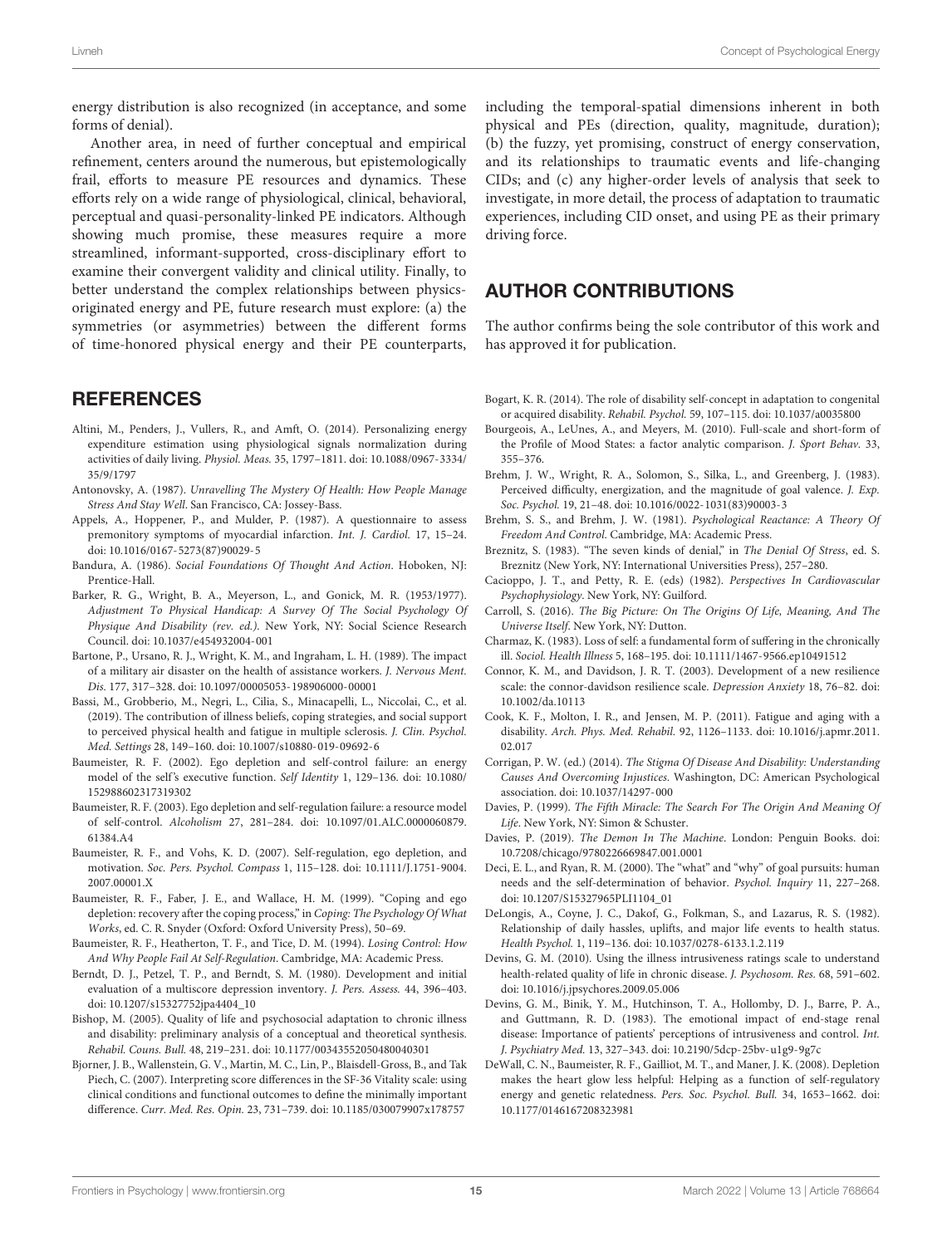- <span id="page-16-25"></span>Duffy, E. (1941). An explanation of "emotional" phenomena without the use of the concept "emotion.". J. Gen. Psychol. 25, 283–293. [doi: 10.1080/00221309.1941.](https://doi.org/10.1080/00221309.1941.10544400) [10544400](https://doi.org/10.1080/00221309.1941.10544400)
- <span id="page-16-13"></span>Englert, C., and Bertrams, A. (2014). The effect of ego depletion on sprint start reaction time. J. Sport Exerc. Psychol. 36, 506–515. [doi: 10.1123/jsep.2014-0029](https://doi.org/10.1123/jsep.2014-0029)
- <span id="page-16-41"></span>Fauerbach, J. A., and Perry-Parish, C. (2018). "Self-management of burn injury," in Promoting Self-Management Of Chronic Health Conditions: Theories And Practice, ed. E. Martz (Oxford: Oxford University Press), 197–224. [doi: 10.1093/](https://doi.org/10.1093/med-psych/9780190606145.003.0009) [med-psych/9780190606145.003.0009](https://doi.org/10.1093/med-psych/9780190606145.003.0009)
- <span id="page-16-29"></span>Feinstein, D. (2012). What does energy have to do with energy psychology? Energy Psychol. 4, 59–80. [doi: 10.9769/EPJ.2012.4.2.DF](https://doi.org/10.9769/EPJ.2012.4.2.DF)
- <span id="page-16-30"></span>Feinstein, D. (2021). Six empirically-supported premises about energy psychology: Mounting evidence for a controversial therapy. Advances 35, 17–32.
- <span id="page-16-37"></span>Fisk, J. D., Ritvo, P. G., Ross, L., Haase, D. A., Marrie, T. J., and Schlech, W. F. (1994). Measuring the functional impact of fatigue: initial validation of the fatigue impact scale. Clin. Infect. Dis. 18(Sup. 1), S79–S83. [doi: 10.1093/clinids/](https://doi.org/10.1093/clinids/18.supplement1.s79) [18.supplement1.s79](https://doi.org/10.1093/clinids/18.supplement1.s79)
- <span id="page-16-3"></span>Freud, S. (1923/1960). The Ego And The Id. New York, NY: Norton.

<span id="page-16-8"></span>Freud, S. (1940/1969). An Outline Of Psycho-Analysis. New York, NY: Norton.

- <span id="page-16-15"></span>Friese, M., Loschelder, D. D., Gieseler, K., Frankenbach, M., and Inzlicht, M. (2019). Is ego depletion real? An analysis of arguments. Pers. Soc. Psychol. Rev. 23, 107–131. [doi: 10.1177/1088868318762183](https://doi.org/10.1177/1088868318762183)
- <span id="page-16-34"></span>Gailliot, M. T., Baumeister, R. F., DeWall, C. N., Maner, J. K., Plant, E. A., Tice, D. M., et al. (2007). Self-control relies on glucose as a limited energy source: Willpower is more than a metaphor. J. Pers. Soc. Psychol. 92, 325–336. [doi:](https://doi.org/10.1037/0022-3514.92.2.325) [10.1037/0022-3514.92.2.325](https://doi.org/10.1037/0022-3514.92.2.325)
- <span id="page-16-28"></span>Gallo, F. P. (2004). Energy Psychology: Exploration's At The Interface Of Energy, Cognition, Behavior, And Health, 2nd Edn. Boca Raton, FL: CRC Press.
- <span id="page-16-6"></span>Gallo, F. P. (2009). Energy psychology in rehabilitation: origins, clinical applications, and theory. Energy Psychol. 1, 57–72. [doi: 10.9769/EPJ.2009.1.1.](https://doi.org/10.9769/EPJ.2009.1.1.FPG) [FPG](https://doi.org/10.9769/EPJ.2009.1.1.FPG)
- <span id="page-16-11"></span>Gendolla, G. H., Wright, R. A., and Richter, M. (2012). "Effort intensity: some insights from the cardiovascular system," in The Oxford Handbook Of Human Motivation, ed. R. M. Ryan (Oxford: Oxford University Press), 420–438. [doi:](https://doi.org/10.1093/oxfordhb/9780195399820.013.0024) [10.1093/oxfordhb/9780195399820.013.0024](https://doi.org/10.1093/oxfordhb/9780195399820.013.0024)
- <span id="page-16-10"></span>Goldstone, B. (1952). The general practitioner and the general adaptation syndrome. South Africa Medical Journal 26, 88–92.
- <span id="page-16-9"></span>Gorban, A. N., Tyukina, T. A., Smirnova, E. V., and Pokidysheva, L. I. (2016). Evolution of adaptation mechanisms: adaptation energy, stress, and oscillating death. J. Theor. Biol. 405, 127–139. [doi: 10.1016/j.jtbi.2015.12.017](https://doi.org/10.1016/j.jtbi.2015.12.017)
- <span id="page-16-0"></span>Greene, B. (2020). Until The End Of Time: Mind, Matter, And Our Search For Meaning In An Evolving Universe. New York, NY: Alfred Knopf.
- <span id="page-16-17"></span>Greenglass, E. R. (2005). "Proactive coping, resources and burnout: implications for occupational stress," in Research Companion To Organizational Health Psychology, eds A. S. Antoniou and C. Cooper (Cheltenham: Edward Elgar), 503–515.
- <span id="page-16-18"></span>Greenglass, E. R. (2006). "Vitality and vigor: implications for healthy functioning," in Stress and Anxiety: Application To Health, Work Place, Community, And Education, ed. P. Buchwald (Newcastle upon Tyne: Cambridge Scholars Press), 65–86.
- <span id="page-16-27"></span>Greer, S., and Watson, M. (1987). Mental adjustment to cancer: It's measurement and prognostic importance. Cancer Surveys 6, 439–453.
- <span id="page-16-12"></span>Hagger, M. S., Wood, C., Stiff, C., and Chatzisarantis, N. L. (2010). Ego depletion and the strength model of self-control: a meta-analysis. Psychol. Bull. 136, 495–525. [doi: 10.1037/a0019486](https://doi.org/10.1037/a0019486)
- <span id="page-16-22"></span>Halbesleben, J. R. (2006). Sources of social support and burnout: a meta-analytic test of the conservation of resources model. J. Appl. Psychol. 91, 1134–1145. [doi: 10.1037/0021-9010.91.](https://doi.org/10.1037/0021-9010.91.5.1134) [5.1134](https://doi.org/10.1037/0021-9010.91.5.1134)
- <span id="page-16-23"></span>Halbesleben, J. R., Neveu, J. P., Paustian-Underdahl, S. C., and Westman, M. (2014). Getting the "COR": understanding the role of resources in conservation of resources theory. J. Manag. 40, 1334–1364. [doi: 10.1037/0021-9010.91.5.1134](https://doi.org/10.1037/0021-9010.91.5.1134)
- <span id="page-16-39"></span>Hays, R. D., Bjorner, J. B., Reyicki, D. A., Spritzer, K. L., and Cella, D. (2009). Development of physical and mental health summary scores from the patientreported outcomes measurement information system (PROMIS) global items. Qual. Life Res. 18, 873–880. [doi: 10.1007/s11136-009-9496-9](https://doi.org/10.1007/s11136-009-9496-9)
- <span id="page-16-43"></span>Helgeson, V. S. (2011). Survivor centrality among breast cancer survivors: implications for well-being. Psycho Oncol. 20, 517–524. [doi: 10.1002/pon.1750](https://doi.org/10.1002/pon.1750)
- <span id="page-16-1"></span>Hobfoll, S. E. (1989). Conservation of resources: a new attempt at conceptualizing stress. Am. Psychol. 44, 513–524. [doi: 10.1037/0003-066X.44.3.513](https://doi.org/10.1037/0003-066X.44.3.513)
- <span id="page-16-19"></span>Hobfoll, S. E., Freedy, J. R., Green, B. L., and Solomon, S. D. (1996). "Coping in reaction to extreme stress: the roles of resource loss and resource availability," in Handbook Of Coping: Theory, Research, Applications, eds M. Zeidner and N. S. Endler (Hoboken, NJ: John Wiley), 322–349.
- <span id="page-16-20"></span>Hobfoll, S. E., Lilly, R. S., and Jackson, A. P. (1992). "Conservation of social resources and the self," in The Series In Clinical And Community Psychology: The Meaning And Measurement Of Social Support, eds H. O. F. Veiel and U. Baumann (Washington, DC: Hemisphere), 125–141.
- <span id="page-16-21"></span>Hollifield, M., Gory, A., Siedjak, J., Nguyen, L., and Holmgreen, L. (2016). The benefit of conserving and gaining resources after trauma: a systematic review. J. Clin. Med. 5, 104–118. [doi: 10.3390/jcm5110104](https://doi.org/10.3390/jcm5110104)
- <span id="page-16-46"></span>Horowitz, M. J. (1983). "Psychological response to serious life events," in The Denial Of Stress, ed. S. Breznitz (New York, NY: International Universities Press), 129–159. [doi: 10.1037/t08391-000](https://doi.org/10.1037/t08391-000)
- <span id="page-16-33"></span>Huang, C. J., Khamoui, A. V., Slusher, A. L., and Fico, B. G. (2020). "Cardiovascular reactivity and stress," in Handbook Of Research Methods In Health Psychology, eds D. F. Ragin and J. P. Keenan (Abingdon: Routledge), 141–157. [doi: 10.4324/](https://doi.org/10.4324/9780429488320-14) [9780429488320-14](https://doi.org/10.4324/9780429488320-14)
- <span id="page-16-16"></span>Inzlicht, M., and Friese, M. (2019). The past, present. And future of ego depletion. Soc. Psychol. 50, 370–378. [doi: 10.1027/1864-9335/a000398](https://doi.org/10.1027/1864-9335/a000398)
- <span id="page-16-40"></span>Jacobson, R. P., Kang, D., and Houck, J. (2020). Can patient-reported outcomes measurement information system (PROMIS) measures accurately enhance understanding of acceptable symptoms and functioning in primary care? J. Patient Rep. Outcomes 4, 1–42. [doi: 10.1186/s41687-020-00206](https://doi.org/10.1186/s41687-020-00206)
- <span id="page-16-26"></span>Kobasa, S. C. (1979). Stressful life events, personality and health: an inquiry into hardiness. J. Pers. Soc. Psychol. 37, 1–11. [doi: 10.1037/0022-3514.37.1.1](https://doi.org/10.1037/0022-3514.37.1.1)
- <span id="page-16-45"></span>Kortte, K. B., and Wegener, S. T. (2004). Denial of illness in medical rehabilitation populations: theory, research, and definition. Rehabil. Psychol. 49, 187–199. [doi: 10.1037/0090-5550.49.3.187](https://doi.org/10.1037/0090-5550.49.3.187)
- <span id="page-16-42"></span>Krauss, L. M. (2012). A Universe From Nothing: Why There Is Something Rather Than Nothing. New York, NY: Atria.
- <span id="page-16-7"></span>Krauss, L. M. (2017). The Greatest Story Ever Told So Far-Why Are We Here?. New York, NY: Atria.
- <span id="page-16-38"></span>Krupp, L. B., LaRocca, N. G., Muir-Nash, J., and Steinberg, A. D. (1989). The fatigue severity scale: application to patients with multiple sclerosis and systemic lupus erythematosus. Arch. Neurol. 46, 1121–1123. [doi: 10.1001/archneur.1989.](https://doi.org/10.1001/archneur.1989.00520460115022) [00520460115022](https://doi.org/10.1001/archneur.1989.00520460115022)
- <span id="page-16-14"></span>Larquin, J. H., and Miyake, M. (2017). Challenges to ego-depletion research go beyond the replication crisis: a need for tackling the conceptual crisis. Front. Psychol. 8:568. [doi: 10.3389/fpsyg.2017.00568](https://doi.org/10.3389/fpsyg.2017.00568)
- <span id="page-16-24"></span>Lazarus, R. S. (1966). Psychological Stress And The Coping Process. New York, NY: McGraw-Hill.
- <span id="page-16-5"></span>Lazarus, R. S. (1993). From psychological stress to the emotions: a history of changing outlooks. Annu. Rev. Psychol. 44, 1–21. [doi: 10.1146/annurev.ps.44.](https://doi.org/10.1146/annurev.ps.44.020193.000245) [020193.000245](https://doi.org/10.1146/annurev.ps.44.020193.000245)
- <span id="page-16-2"></span>Lazarus, R. S., and Folkman, S. (1984). Stress, Appraisal, And Coping. Cham: Springer.
- <span id="page-16-35"></span>Lee, K. A., Hicks, G., and Nino-Murcia, G. (1991). Validity and reliability of a scale to assess fatigue. Psychiatry Res. 36, 291–298. [doi: 10.1016/0165-1781\(91\)](https://doi.org/10.1016/0165-1781(91)90027-m) [90027-m](https://doi.org/10.1016/0165-1781(91)90027-m)
- <span id="page-16-36"></span>Lerdal, A., Kottorp, A., Gay, C. L., and Lee, K. A. (2013). Lee Fatigue and Energy Scales: Exploring aspects of validity in a sample of women with HIV using an application of a Rasch model. Psychiatry Res. 205, 241–246. [doi: 10.1016/j.](https://doi.org/10.1016/j.psychres.2012.08.031) [psychres.2012.08.031](https://doi.org/10.1016/j.psychres.2012.08.031)
- <span id="page-16-31"></span>Leskowitz, E. (2014). Phantom limb pain: an energy/trauma model. Explore 10, 389–397. [doi: 10.1016/j.explore.2014.08.003](https://doi.org/10.1016/j.explore.2014.08.003)
- <span id="page-16-32"></span>Leskowitz, E. (2018). How tapping into "energy" can trigger a paradigm shift in biomedicine. J. Altern. Complement. Med. 24, 525–527. [doi: 10.1089/acm.2018.](https://doi.org/10.1089/acm.2018.0073) [0073](https://doi.org/10.1089/acm.2018.0073)
- <span id="page-16-44"></span>Leventhal, H., Benyamini, Y., Brownlee, S., Diefenbach, M. A., Leventhal, E. H., Patrick-Miller, L., et al. (1997). "Illness representations: theoretical foundations," in Perceptions Of Health And Illness: Current Research And Applications, eds K. J. Petrie and J. Weinman (Reading: Harwood Academic Publishers), 9–45.
- <span id="page-16-4"></span>Lewin, K. (1935). A dynamic Theory Of Personality: Selected Papers. New York, NY: McGraw-Hill.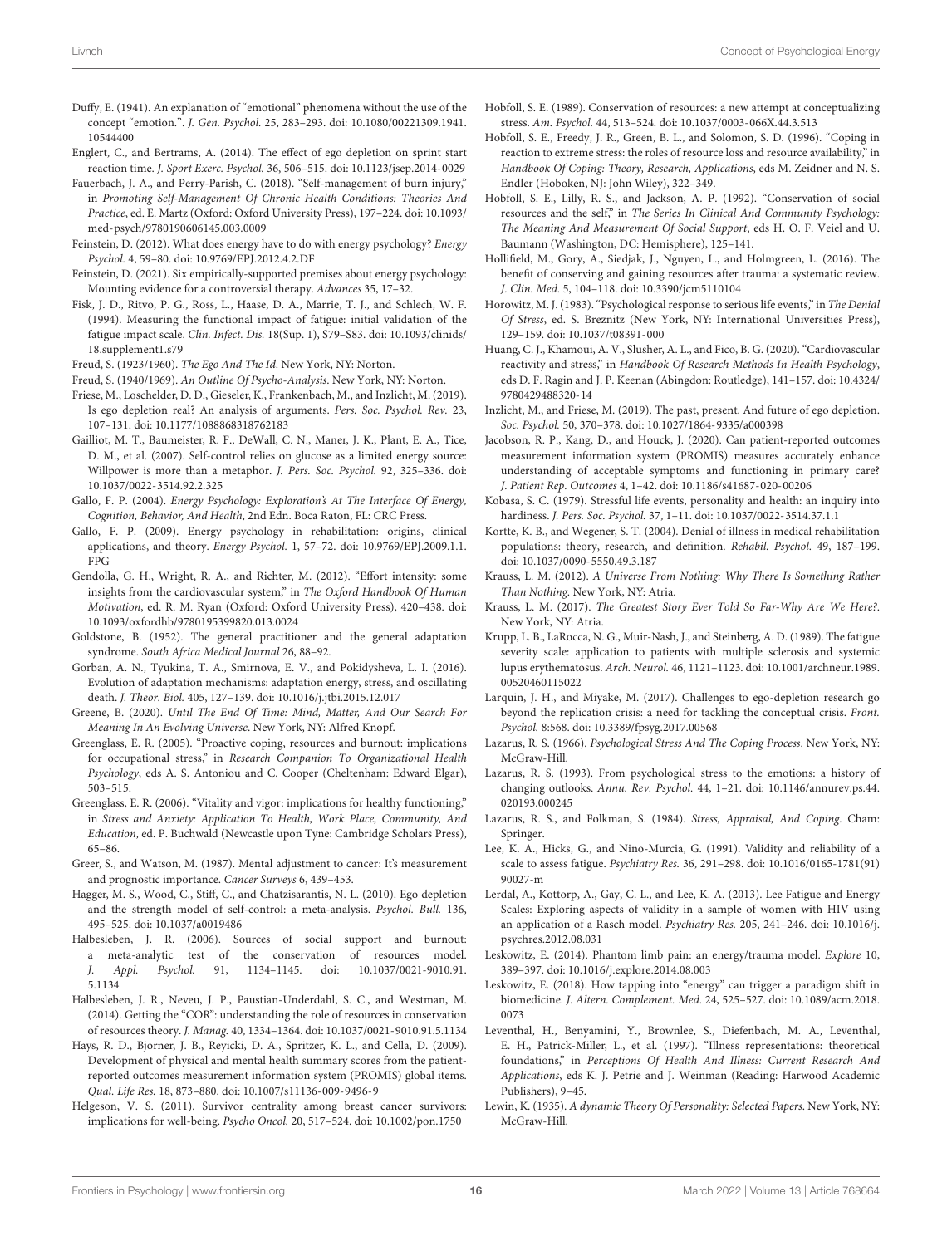- <span id="page-17-1"></span>Lewin, K. (1951). "Comments concerning psychological forces and energies, and the structure of the psyche," in Organization And Pathology Of Thought: Selected Sources, ed. D. Rapaport (New York, NY: Columbia University Press), 76–94. [doi: 10.1037/10584-004](https://doi.org/10.1037/10584-004)
- <span id="page-17-21"></span>Livneh, H. (1986). A unified approach to existing models of adaptation to disability: I. A model of adaptation. J. Appl. Rehabil. Couns. 17, 5–16. [doi: 10.1891/0047-](https://doi.org/10.1891/0047-2220.17.1.5) [2220.17.1.5](https://doi.org/10.1891/0047-2220.17.1.5)
- <span id="page-17-23"></span>Livneh, H. (2009). Denial of chronic illness and disability: part II. Research findings, measurement considerations, and clinical aspects. Rehabil. Couns. Bull. 53, 44–55. [doi: 10.1177/0034355209346013](https://doi.org/10.1177/0034355209346013)
- <span id="page-17-44"></span>Livneh, H. (2021). Psychosocial adaptation to chronic illness and disability: a revised conceptual framework. Rehabil. Couns. Bull. [doi: 10.1177/](https://doi.org/10.1177/00343552211034819) [00343552211034819](https://doi.org/10.1177/00343552211034819)
- <span id="page-17-2"></span>Livneh, H., and Antonak, R. F. (1997). Psychosocial Adaptation To Chronic Illness And Disability. Bedford, MA: Aspen.
- <span id="page-17-22"></span>Livneh, H., and Siller, J. (2015). "Psychodynamic therapy," in Counseling Theories And Techniques For Rehabilitation And Mental Health Professionals, 2nd Edn, eds F. Chan, N. L. Berven, and K. R. Thomas (Berlin: Springer), 171–203.
- <span id="page-17-9"></span>Livneh, H., Bishop, M., and Anctil, T. (2014). Modern models of psychosocial adaptation to chronic illness and disability as viewed through Lewin's field theory: a comparative review. Rehabil. Res. Policy Educ. 28, 126–142. [doi: 10.](https://doi.org/10.1891/2168-6653.28.3.126) [1891/2168-6653.28.3.126](https://doi.org/10.1891/2168-6653.28.3.126)
- <span id="page-17-40"></span>Martz, E., and Livneh, H. (eds) (2007). Coping With Chronic Illness And Disability: Theoretical, empirical, And Clinical Aspects. Berlin: Springer. [doi: 10.1007/978-](https://doi.org/10.1007/978-0-387-48670-3) [0-387-48670-3](https://doi.org/10.1007/978-0-387-48670-3)
- <span id="page-17-37"></span>Maslach, C., and Jackson, S. E. (1981). The measurement of experienced burnout. J. Occup. Behav. 2, 99–113.
- <span id="page-17-15"></span>Maslow, A. H. (1968). Toward a Psychology Of Being, 2nd Edn. New York, NY: Van Nostrand.
- <span id="page-17-29"></span>McNair, D. M., Lorr, M., and Droppelman, L. (1971). Manual: Profile of Mood States. EDITS/Educational and Industrial Testing Service. San Diego, CA: EdITS.
- <span id="page-17-36"></span>Mills, M. J., Culbertson, S. S., and Fullagar, C. J. (2012). Conceptualizing and measuring engagement: an analysis of the utrecht work engagement scale. J. Happiness Stud. 13, 519–545.
- <span id="page-17-33"></span>Monk, T. H. (1989). A visual analogue scale technique to measure global vigor and affect. Psychiatry Res. 27, 89–99. [doi: 10.1016/0165-1781\(89\)90013-9](https://doi.org/10.1016/0165-1781(89)90013-9)
- <span id="page-17-41"></span>Moos, R. (1993). Coping Responses Inventory: Adult Form Professional Manual. Professional Manual. Odessa, TX: Psychological Assessment Resources.
- <span id="page-17-42"></span>Morea, J. M., Friend, R., and Bennett, R. M. (2008). Conceptualizing and measuring illness self-concept: A comparison with self-esteem and optimism in predicting fibromyalgia adjustment. Res. Nurs. Health 31, 563–575. [doi: 10.1002/nur.20294](https://doi.org/10.1002/nur.20294)
- <span id="page-17-5"></span>Ntoumanis, N., Ng, J. Y., Prestwich, A., Quested, E., Hancox, J. E., and Thogersen-Ntoumani, C. (2021). A meta-analysis of self-determination theory-informed intervention studies in the health domain: effects on motivation, health behavior, physical, and psychological health. Health Psychol. Rev. 15, 214–244. [doi: 10.1080/17437199.2020.1718529](https://doi.org/10.1080/17437199.2020.1718529)
- <span id="page-17-32"></span>O'Connor, P. J. (2004). Evaluation of four highly cited energy and fatigue mood measures. J. Psychosom. Res. 57, 435–441. [doi: 10.1016/j.jpsychores.2003.12.006](https://doi.org/10.1016/j.jpsychores.2003.12.006)
- <span id="page-17-26"></span>Penninx, B. W., Guralnik, J. M., Bandeen-Roche, K., Kasper, J. D., Simonsick, E. M., Ferrucci, L., et al. (2000). The protective effect of emotional vitality on adverse health outcomes in disabled older women. J. Am. Geriatr. Soc. 48, 1359–1366. [doi: 10.1111/j.1532-5415.2000.tb02622](https://doi.org/10.1111/j.1532-5415.2000.tb02622)
- <span id="page-17-8"></span>Pines, M. (1990). Psychological aspects of energy. Holistic Med. 5, 5–15. [doi: 10.](https://doi.org/10.3109/13561829009037837) [3109/13561829009037837](https://doi.org/10.3109/13561829009037837)
- <span id="page-17-7"></span>Rappaport, D. (1960). The Structure Of Psychoanalytic Theory: A Systematic Attempt. New York, NY: International Universities Press.
- <span id="page-17-14"></span>Roessler, R., Li, J., Rumrill, P., and Li, H. (2019). Applying the conservation of resources theory to the psychological stress experienced by a random sample of Americans with multiple sclerosis. J. Appl. Rehabil. Couns. 50, 24–40. [doi:](https://doi.org/10.1891/0047-2220.50.1.24) [10.1891/0047-2220.50.1.24](https://doi.org/10.1891/0047-2220.50.1.24)
- <span id="page-17-38"></span>Rotter, J. B. (1966). Generalized expectancies for internal versus external control of reinforcement. Psychol. Monogr. 80, 1–28. [doi: 10.1037/h0092976](https://doi.org/10.1037/h0092976)
- <span id="page-17-39"></span>Rozanski, A., and Kubzansky, L. D. (2005). Psychologic functioning and physical health: a paradigm of flexibility. Psychosom. Med. 67(Supp. 1), S47–S53. [doi:](https://doi.org/10.1097/01.psy.0000164253.69550.49) [10.1097/01.psy.0000164253.69550.49](https://doi.org/10.1097/01.psy.0000164253.69550.49)
- <span id="page-17-0"></span>Ryan, R. M., and Deci, E. L. (2008). From ego depletion to vitality: theory and findings concerning the facilitation of energy available to the self. Soc. Pers. Psychol. Compass 2, 702–717. [doi: 10.1111/j.1751-9004.2008.00098](https://doi.org/10.1111/j.1751-9004.2008.00098)
- <span id="page-17-12"></span>Ryan, R. M., and Frederick, C. (1997). On energy, personality, and health: subjective vitality as a dynamic reflection of well-being. J. Pers. 65, 529–563. [doi: 10.1111/j.1467-6494.1997.tb00326](https://doi.org/10.1111/j.1467-6494.1997.tb00326)
- <span id="page-17-25"></span>Ryan, R. M., Deci, E. L., and Grolnick, W. S. (1995). "Autonomy, relatedness, and the self: their relation to development and psychopathology," in Wiley Series Of Personality Processes. Developmental Psychopathology, Vol. 1. Theory and Methods, eds D. Cicchetti and D. J. Cohen (Hoboken, NJ: John Wiley), 618–655. [doi: 10.1017/S0954579407070125](https://doi.org/10.1017/S0954579407070125)
- <span id="page-17-35"></span>Schaufeli, W. B., Salanova, M., Gonzalez-Roma, V., and Bakker, A. B. (2002). The measurement of engagement and burnout: a confirmative analytic approach. J. Happiness Stud. 3, 71–92. [doi: 10.1023/A:1015630930326](https://doi.org/10.1023/A:1015630930326)
- <span id="page-17-16"></span>Scheier, M. F., and Carver, C. S. (1985). Optimism, coping, and health: assessment and implications of generalized outcome expectancies. Health Psychol. 4, 219– 247. [doi: 10.1037/0278-6133.4.3.219](https://doi.org/10.1037/0278-6133.4.3.219)
- <span id="page-17-19"></span>Seligman, M. E. P. (2011). Flourish. New York, NY: Free Press.
- <span id="page-17-10"></span>Selye, H. (1950). Stress and the general adaptation syndrome. Br. Med. J. 1, 1383–1392. [doi: 10.1136/bmj.1.4667.1383](https://doi.org/10.1136/bmj.1.4667.1383)
- <span id="page-17-11"></span>Selye, H. (1975). The Stress Of Life. New York, NY: McGraw-Hill.
- <span id="page-17-30"></span>Shacham, N. (1983). A shortened version of the profile of mood states. J. Pers. Assess. 47, 305–306. [doi: 10.1207/s15327752jpa4703\\_14](https://doi.org/10.1207/s15327752jpa4703_14)
- <span id="page-17-45"></span>Shanan, J. (1989). "The place of denial in adult development," in Denial: A Clarification Of Concepts And Research, eds E. L. Edelstein, D. L. Nathanson, and A. M. Stone (New York, NY: Plenum Press), 107–118. [doi: 10.1007/978-1-](https://doi.org/10.1007/978-1-4613-0737-2_7) [4613-0737-2\\_7](https://doi.org/10.1007/978-1-4613-0737-2_7)
- <span id="page-17-43"></span>Shiloh, S., Heruti, I., and Leichtentritt, R. (2014). A common-sense model of injury perceptions. J. Health Psychol. 21, 1516–1526. [doi: 10.1177/13591053145](https://doi.org/10.1177/1359105314557876) [57876](https://doi.org/10.1177/1359105314557876)
- <span id="page-17-3"></span>Shontz, F. C. (1975). The Psychological Aspects Of Physical Illness And Disability. Basingstoke: Macmillan.
- <span id="page-17-27"></span>Siegel, J. M. (1986). The multidimensional anger inventory. J. Pers. Soc. Psychol. 51, 191–200. [doi: 10.1037/0022-3514.51.1.191](https://doi.org/10.1037/0022-3514.51.1.191)
- <span id="page-17-4"></span>Smart, J. (2009). Disability, Society, And The Individual, 2nd Edn. Bedford, MA: Aspen.
- <span id="page-17-6"></span>Smith, C. (1998). The Science Of Energy- A Cultural History Of Energy Physics In Victorian Britain. Chicago, IL: University of Chicago Press.
- <span id="page-17-17"></span>Snyder, C. R., Rand, K. L., and Sigmon, D. R. (2002). "Hope theory: a member of the positive psychology family," in Handbook Of Positive Psychology, eds C. R. Snyder and S. J. Lopez (Oxford: Oxford University Press), 256–276.
- <span id="page-17-28"></span>Spielberger, C. D., and Reheiser, E. C. (2010). "The nature and measurement of anger," in International Handbook Of Anger, eds M. Potegal, G. Stemmler, and C. C. Spielberger (Berlin: Springer), 403–412. [doi: 10.1007/978-0-387-89676-](https://doi.org/10.1007/978-0-387-89676-2_23) [2\\_23](https://doi.org/10.1007/978-0-387-89676-2_23)
- <span id="page-17-24"></span>Stapleton, P. (2014). The Science Behind Tapping: A Proven Stress Management Technique For The Mind And Body. Carlsbad, CA: Hay House.
- <span id="page-17-18"></span>Tedeschi, R. G., and Calhoun, L. F. (1995). Trauma And Transformation: Growing In The Aftermath Of Suffering. New York, NY: Sage. [doi: 10.4135/](https://doi.org/10.4135/9781483326931) [9781483326931](https://doi.org/10.4135/9781483326931)
- <span id="page-17-46"></span>Tedeschi, R. G., and Calhoun, L. F. (1996). The post-traumatic growth inventory: measuring the positive legacy of trauma. J. Traumatic Stress 9, 455–471. [doi:](https://doi.org/10.1007/BF02103658) [10.1007/BF02103658](https://doi.org/10.1007/BF02103658)
- <span id="page-17-13"></span>Teixeira, P., Carraca, E., Markland, D., Silva, M. N., and Ryan, R. M. (2012). Exercise, physical activity, and self-determination theory: a systematic review. Int. J. Behav. Nutr. Phys. Act. 9, 78–107. [doi: 10.1186/1479-5868-9-78](https://doi.org/10.1186/1479-5868-9-78)
- <span id="page-17-34"></span>Terrill, A. L., Molton, I. R., Ehde, D. M., Amtmann, D., Bombardier, C. H., Smith, A. E., et al. (2016). Resilience, age, and perceived symptoms in persons with long-term physical disabilities. J. Health Psychol. 21, 640–649. [doi: 10.1177/](https://doi.org/10.1177/1359105314532973) [1359105314532973](https://doi.org/10.1177/1359105314532973)
- <span id="page-17-31"></span>Ware, J. E. Jr., and Gandek, B. (1998). Overview of the SF-36 Health Survey and the international quality of life assessment (IQOLA) project. J. Clin. Epidemiol. 51, 903–912. [doi: 10.1016/s0895-4356\(98\)00081](https://doi.org/10.1016/s0895-4356(98)00081)
- <span id="page-17-20"></span>Watson, M., and Homewood, J. (2008). Mental adjustment to cancer scale: psychometric properties in a large cancer cohort. Psycho Oncol. 17, 1146–1151. [doi: 10.1002/pon.1345](https://doi.org/10.1002/pon.1345)